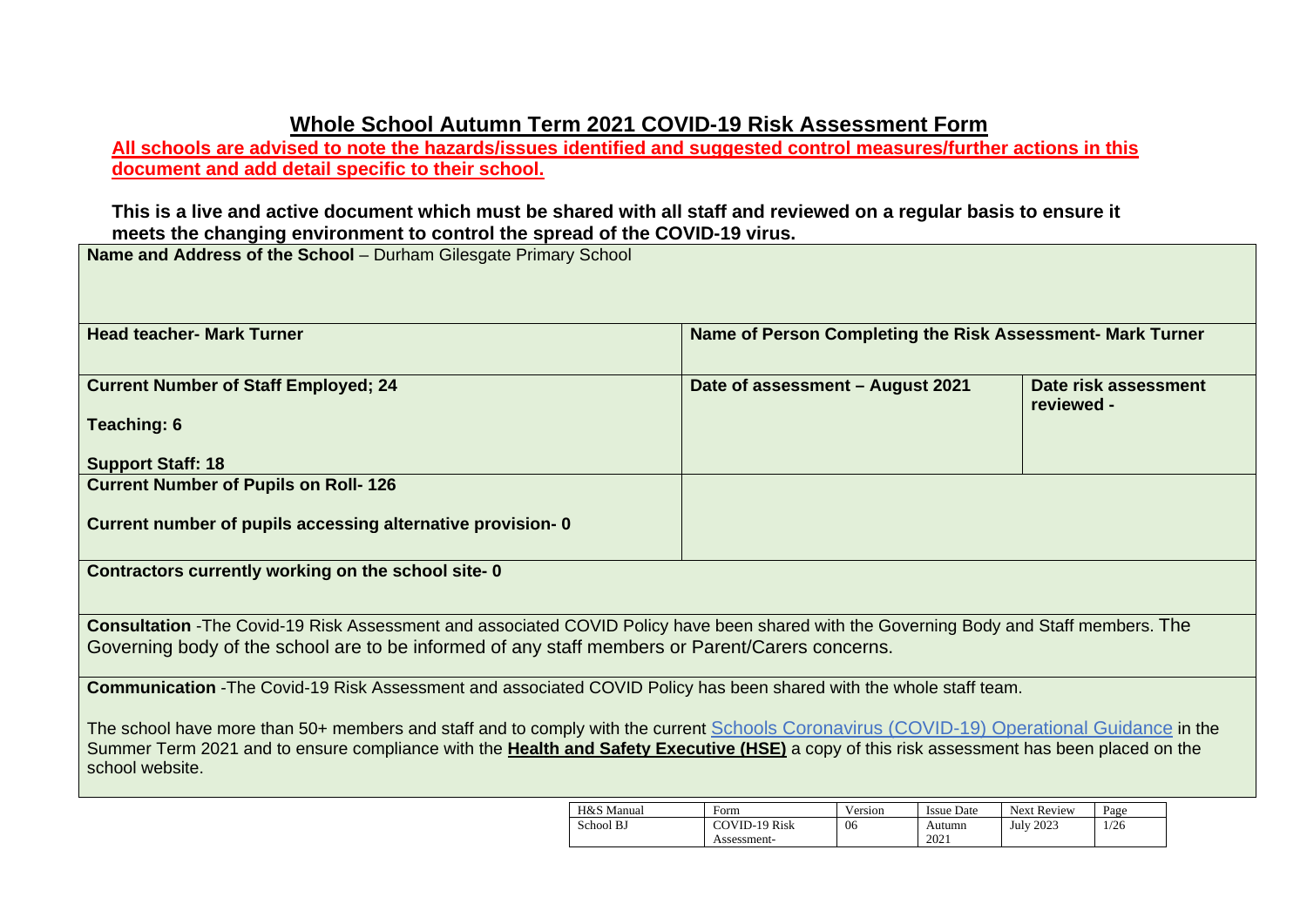Persons covered by this assessment – **The School Community, visitors, professionals, and contractors working in/attending the school site to provide support etc.**

COVID-19 is a virus which has serious effects which debilitates those who have caught it and causes immense distress both physically and mentally. The UK has suffered huge fatality rates.

**The virus is thought to spread mainly from person-to-person.**

- Between people who are in close contact with one another (within about 6 feet).
- Through respiratory droplets produced when an infected person coughs, sneezes, or talks.
- These droplets can land in the mouths or noses of people who are nearby or possibly be inhaled into the lungs.
- COVID-19 may be spread by people who are not showing symptoms.

| <b>RISK RATING</b> |                                             | Likelihood                           |                                      |                                      |
|--------------------|---------------------------------------------|--------------------------------------|--------------------------------------|--------------------------------------|
|                    |                                             | Probable                             | <b>Possible</b>                      | Remote                               |
|                    |                                             | Occurs repeatedly, to be expected or | Could occur sometime or effect a few | Unlikely to occur or not many people |
|                    |                                             | could affect large number of people  | people                               | to be affected                       |
|                    | <b>Major</b>                                | High                                 | High                                 | Medium                               |
| Impact             | Major injury, permanent disability, or ill- |                                      |                                      |                                      |
|                    | health                                      |                                      |                                      |                                      |
|                    | <b>Severe</b>                               | High                                 | Medium                               | Low                                  |
|                    | Injury requiring medical treatment          |                                      |                                      |                                      |
|                    | <b>Minor</b>                                | Medium                               | Low                                  | Low                                  |
|                    | First aid treatment                         |                                      |                                      |                                      |

The school are following the guidance [Schools coronavirus \(COVID-19\) operational guidance](https://www.gov.uk/government/publications/actions-for-schools-during-the-coronavirus-outbreak/schools-coronavirus-covid-19-operational-guidance) and where applicable guidance for [Early Years,](https://www.gov.uk/government/publications/coronavirus-covid-19-early-years-and-childcare-closures/actions-for-early-years-and-childcare-providers-during-the-covid-19-pandemic) [Further Education Colleges](https://www.gov.uk/government/publications/coronavirus-covid-19-maintaining-further-education-provision/further-education-covid-19-operational-guidance) and [Special Schools.](https://www.gov.uk/government/publications/guidance-for-full-opening-special-schools-and-other-specialist-settings/send-and-specialist-settings-additional-covid-19-operational-guidance-applies-after-step-4)

Public Health England advice systems of controls to minimize coronavirus (COVID-19) risks in school environments, the school are adhering to the four key current systems of control;

- 1. Ensure good hygiene for everyone.
- 2. Maintain appropriate cleaning regimes.
- 3. Keep occupied spaces well ventilated.
- 4. Follow public health advice on testing, self-isolation and managing confirmed cases of COVID-19.

[COVID-19 will be a feature of our lives for the foreseeable future, so we need to learn to live with it and manage the risk to](https://www.gov.uk/guidance/covid-19-coronavirus-restrictions-what-you-can-and-cannot-do?fbclid=IwAR05JnKHSGCw44PjqCdklSq0TdZNY55Qqf_5_MDleT_oAMdmVYhPVoGwdgU)  ourselves and others-Coronavirus: how [to stay safe and help prevent the spread.](https://www.gov.uk/guidance/covid-19-coronavirus-restrictions-what-you-can-and-cannot-do?fbclid=IwAR05JnKHSGCw44PjqCdklSq0TdZNY55Qqf_5_MDleT_oAMdmVYhPVoGwdgU)

| H&S Manual | Form                 | Version | <b>Issue Date</b> | Next Review      | Page |
|------------|----------------------|---------|-------------------|------------------|------|
| School BJ  | <b>COVID-19 Risk</b> | 06      | Autumn            | <b>July 2023</b> | 2/26 |
|            | Assessment-          |         | 2021              |                  |      |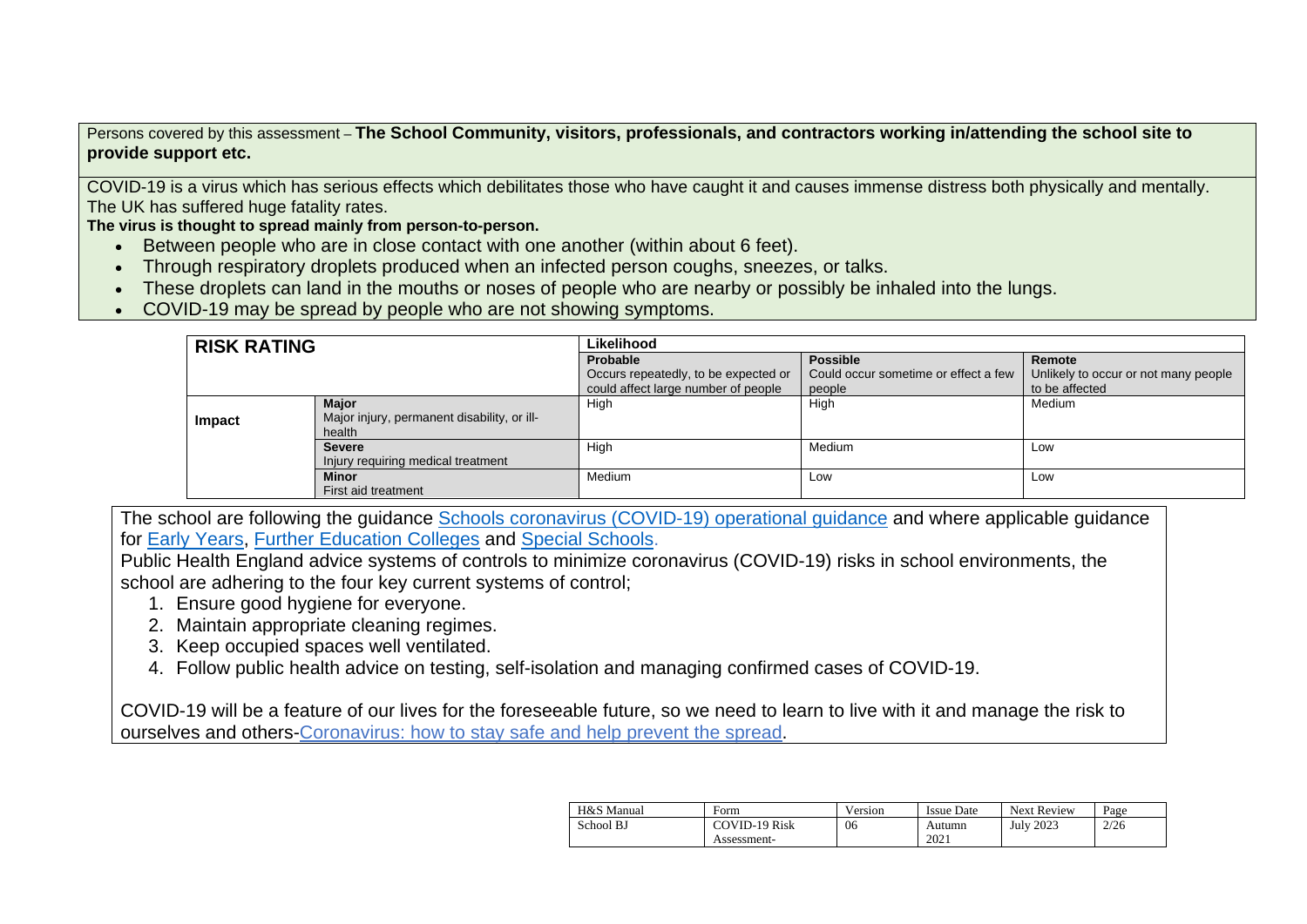| Hazards / issue                                                 | <b>Risk</b><br>rating<br>H/M/L | <b>Recommended controls</b>                                                                                                                                                                                                                                                                                                                                                                                                                                                                                                                                                                                                                                                                                                                                                                                                                                                                     | Yes/No<br>$(x \vee$ if in<br>place) | Further action to be taken during the<br>Autumn Term 2021.                                                                                                                                                                                                                                                                                                                                                                                                                                                                                                                                                                                                                                                                                                                                                                                                                                                                                                                                                                                                                                                               | By whom<br>& when | <b>Risk</b><br>Rating<br>H/M/L |
|-----------------------------------------------------------------|--------------------------------|-------------------------------------------------------------------------------------------------------------------------------------------------------------------------------------------------------------------------------------------------------------------------------------------------------------------------------------------------------------------------------------------------------------------------------------------------------------------------------------------------------------------------------------------------------------------------------------------------------------------------------------------------------------------------------------------------------------------------------------------------------------------------------------------------------------------------------------------------------------------------------------------------|-------------------------------------|--------------------------------------------------------------------------------------------------------------------------------------------------------------------------------------------------------------------------------------------------------------------------------------------------------------------------------------------------------------------------------------------------------------------------------------------------------------------------------------------------------------------------------------------------------------------------------------------------------------------------------------------------------------------------------------------------------------------------------------------------------------------------------------------------------------------------------------------------------------------------------------------------------------------------------------------------------------------------------------------------------------------------------------------------------------------------------------------------------------------------|-------------------|--------------------------------|
|                                                                 |                                | 1) Transmission within the school community                                                                                                                                                                                                                                                                                                                                                                                                                                                                                                                                                                                                                                                                                                                                                                                                                                                     |                                     |                                                                                                                                                                                                                                                                                                                                                                                                                                                                                                                                                                                                                                                                                                                                                                                                                                                                                                                                                                                                                                                                                                                          |                   |                                |
| <b>Transmission of</b><br>COVID-19 in the<br><b>Autumn Term</b> | H                              | -NHS COVID-19 Vaccination -<br>programme has commenced<br>throughout the UK.<br>-Pregnant staff are aware that<br>they can get vaccinated against<br>COVID-19 if aged 18 or over.<br>-A register is in place at the<br>school identifying staff members<br>who have received the<br>vaccination for COVID-19.<br>-Staff, Parents/Carers are aware<br>of the symptoms of COVID-19.<br>- The school have provided Staff,<br>Parents and Carers with an e-<br>mail address/contact details to<br>report a positive LFD/PCR test in<br>and out of school hours. The e-<br>mail address and contact details<br>are monitored on at least a daily<br>basis.<br>-Staff/ pupils who are<br>experiencing coronavirus<br>(COVID-19) symptoms, will not<br>attend the school and advised to<br>self-isolate. Staff/Parent/Carers<br>are advised to arrange a PCR<br>test. where symptoms are<br>presented. |                                     | -Remind all staff on their return to<br>school that the NHS COVID-19<br>Vaccination programme can still be<br>accessed-Book or manage your<br>coronavirus (COVID-19) vaccination.<br>-Ensure that the COVID-19 staff<br>vaccination register is kept up to date<br>during the Autumn Term 2021.<br>-Staff to be made aware that -A booster<br>vaccine programme is expected to be<br>rolled out from September 2021.<br>-Staff and Parents/Carers to be<br>reminded via the schools'<br>communication links that they must not<br>attend the school, even if they are<br>feeling better, until they receive their<br>PCR test results.<br>-Where coronavirus symptoms<br>presented Staff and Parents/Carers<br>advised to follow the Stay at home:<br>guidance for households with possible<br>or confirmed coronavirus (COVID-19)<br>infection.<br>-Staff and Parents/Carers to be<br>reminded to report the LFD/PCR results<br>to NHS Test and Trace.<br>-If the PCR test is negative the<br>staff/pupil can return to school.<br>-Where a positive case is identified NHS<br>Test & Trace will contact those who test | Headteacher       | M                              |

| H&S Manual | Form                 | Version | <b>Issue Date</b> | <b>Next Review</b> | Page |
|------------|----------------------|---------|-------------------|--------------------|------|
| School BJ  | <b>COVID-19 Risk</b> | 06      | Autumn            | <b>July 2023</b>   | 3/26 |
|            | Assessment-          |         | 2021              |                    |      |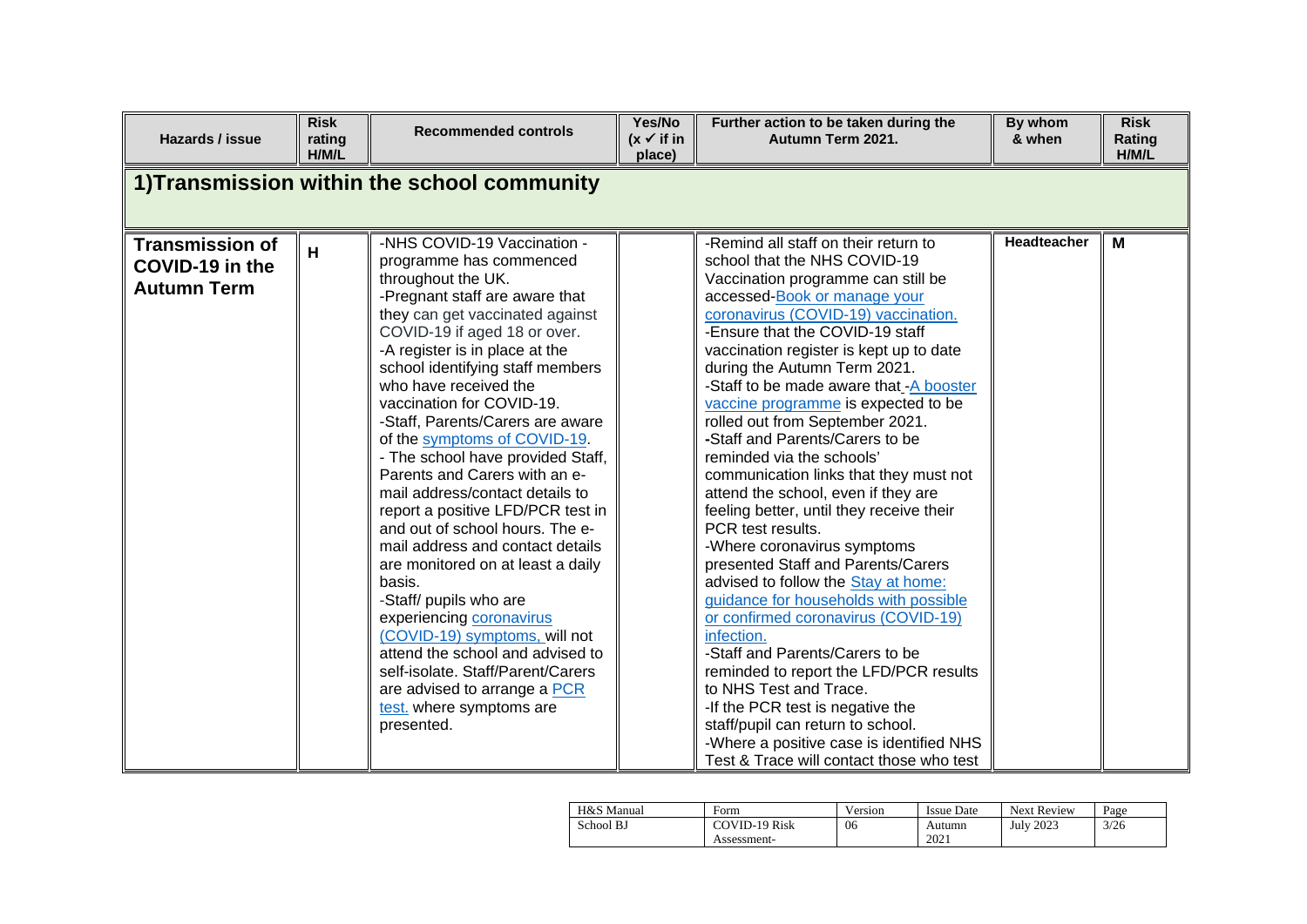| Hazards / issue | <b>Risk</b><br>rating<br>H/M/L | <b>Recommended controls</b>                                                                                                                                                                                                                                                                                                                                                                                                                                                                                            | Yes/No<br>$(x \vee$ if in<br>place) | Further action to be taken during the<br>Autumn Term 2021.                                                                                                                                                                                                                                                                                                                                                                                                                                                                                                                                                                                                                                                                                                                                                                                                                                                                                                                                                                                                                                                           | By whom<br>& when | <b>Risk</b><br>Rating<br>H/M/L |
|-----------------|--------------------------------|------------------------------------------------------------------------------------------------------------------------------------------------------------------------------------------------------------------------------------------------------------------------------------------------------------------------------------------------------------------------------------------------------------------------------------------------------------------------------------------------------------------------|-------------------------------------|----------------------------------------------------------------------------------------------------------------------------------------------------------------------------------------------------------------------------------------------------------------------------------------------------------------------------------------------------------------------------------------------------------------------------------------------------------------------------------------------------------------------------------------------------------------------------------------------------------------------------------------------------------------------------------------------------------------------------------------------------------------------------------------------------------------------------------------------------------------------------------------------------------------------------------------------------------------------------------------------------------------------------------------------------------------------------------------------------------------------|-------------------|--------------------------------|
|                 |                                | -Staff and Parents/Carers follow<br>the sickness absence procedure<br>in place at the school<br>-Staff and Pupil attendance<br>records maintained each day.<br>-All staff and pupils adhere to<br>any instructions, advice,<br>guidance, and site rules provided<br>to them.<br>-Identified staff and pupils are<br>participating in voluntary Lateral<br>Flow Device testing twice weekly<br>during the autumn term.<br>-Weekly updates circulated to<br>Headteachers by Jim Murray-<br>Head of Education and Skills. |                                     | positive - or their parent or legal<br>guardian - to identify close contacts.<br>-Staff and Parents/Carers advised to<br>report the outcome of their LFD/PCR<br>tests results to the school via the<br>previously agreed route.<br>-NHS Test and Trace are now<br>responsible for contacting close<br>contacts.<br>-Contingency framework in place to<br>ensure safe staffing levels are<br>achievable, agreed established and<br>monitored appropriate to group sizes/<br>pupil needs and the activities being<br>undertaken.<br>-Where a parent/carer insists that a<br>pupil attends the school, the<br>Headteacher can take the decision to<br>refuse the pupil entry into school if, in<br>the Headteachers reasonable<br>judgement, it is necessary to protect<br>other pupils and staff from possible<br>infection of COVID-19.<br>-Staff to be advised to continue to make<br>sensible decisions regarding their<br>proximity to others both in class and<br>when working with colleagues.<br>-Where concerns are raised with the<br>number of positive cases within the<br>school community contact the DfE |                   |                                |

| H&S Manual | Form                 | Version | <b>Issue Date</b> | <b>Next Review</b> | Page |
|------------|----------------------|---------|-------------------|--------------------|------|
| School BJ  | <b>COVID-19 Risk</b> | 06      | Autumn            | <b>July 2023</b>   | 4/26 |
|            | Assessment-          |         | 2021              |                    |      |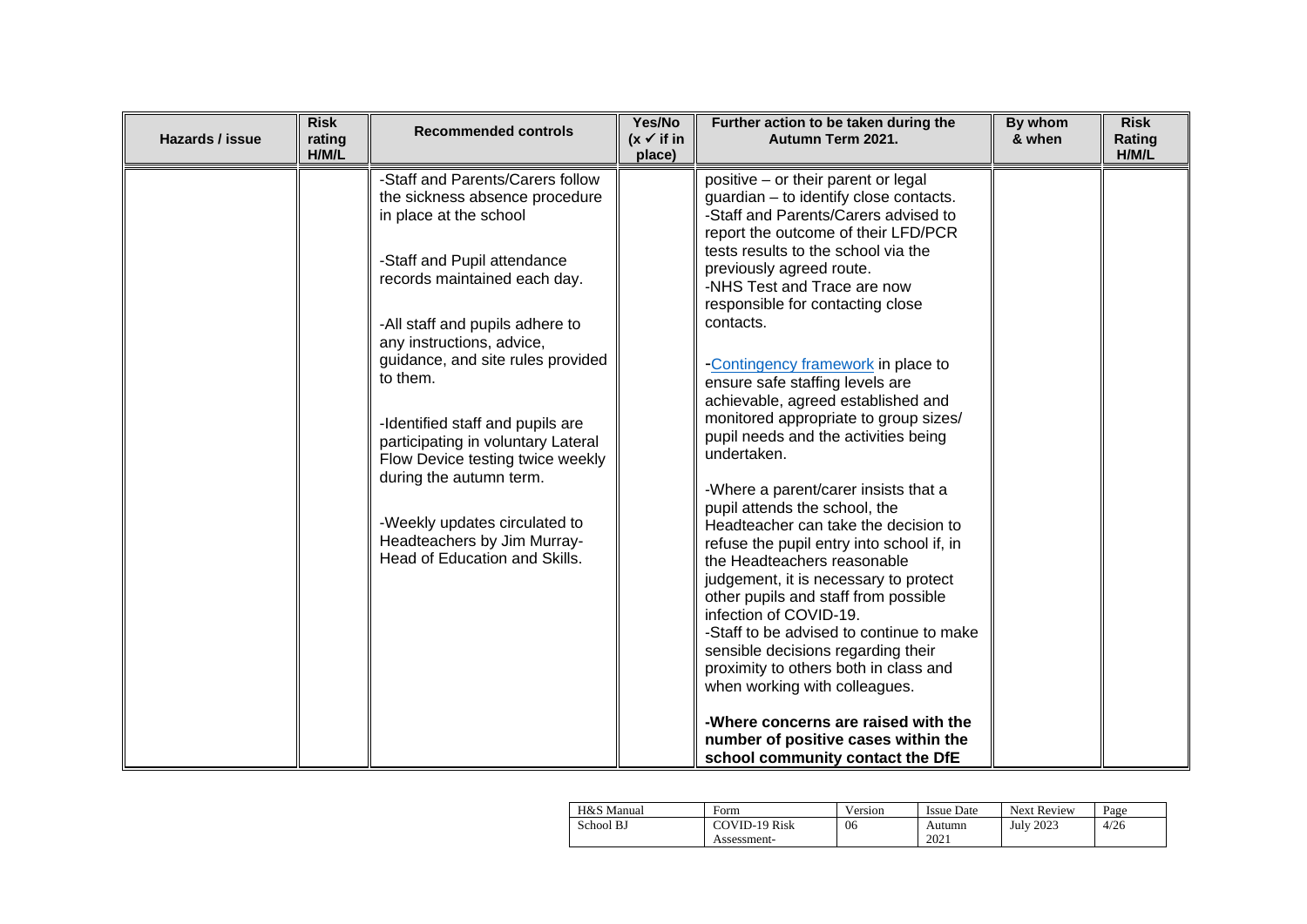| Hazards / issue                                                                           | <b>Risk</b><br>rating<br>H/M/L | <b>Recommended controls</b>                                                                                                                                                                                                                                                                                                                                                                                                                                                                                                                                                                                                                                                                                                                                                                                        | Yes/No<br>$(x \checkmark)$ if in<br>place) | Further action to be taken during the<br>Autumn Term 2021.                                                                                                                                                                                                                                                                                                                                                                                                                                                                                                                                                                                                                                                                                                                                                                                                                                                    | By whom<br>& when  | <b>Risk</b><br>Rating<br>H/M/L |
|-------------------------------------------------------------------------------------------|--------------------------------|--------------------------------------------------------------------------------------------------------------------------------------------------------------------------------------------------------------------------------------------------------------------------------------------------------------------------------------------------------------------------------------------------------------------------------------------------------------------------------------------------------------------------------------------------------------------------------------------------------------------------------------------------------------------------------------------------------------------------------------------------------------------------------------------------------------------|--------------------------------------------|---------------------------------------------------------------------------------------------------------------------------------------------------------------------------------------------------------------------------------------------------------------------------------------------------------------------------------------------------------------------------------------------------------------------------------------------------------------------------------------------------------------------------------------------------------------------------------------------------------------------------------------------------------------------------------------------------------------------------------------------------------------------------------------------------------------------------------------------------------------------------------------------------------------|--------------------|--------------------------------|
|                                                                                           |                                |                                                                                                                                                                                                                                                                                                                                                                                                                                                                                                                                                                                                                                                                                                                                                                                                                    |                                            | helpline on 0800 046 8687 and<br>selecting option 1.                                                                                                                                                                                                                                                                                                                                                                                                                                                                                                                                                                                                                                                                                                                                                                                                                                                          |                    |                                |
| <b>Staff/Pupils</b><br>identified as<br>close contacts<br>by NHS Test and<br><b>Trace</b> | M                              | -From the 16 <sup>th</sup> August 2021, staff<br>who are fully vaccinated or<br>pupils under the age of 18 years<br>old will no longer be required to<br>self-isolate if they are contacted<br>by NHS Test and Trace as a<br>close contact of a positive<br>COVID-19 case.<br>-A register is in place at the<br>school identifying staff members<br>that have received the<br>vaccination for COVID-19.<br>-Staff who are not fully<br>vaccinated will have to isolate if<br>they are identified by NHS Test<br>and Trace as being a close<br>contact.<br>- The school is no longer<br>expected to undertake contact<br>tracing. Close contacts will now<br>be identified via NHS Test and<br>Trace.<br>-Contact Tracing for Step 4<br><b>Onwards Frequently Asked</b><br>questions read where need<br>identified. |                                            | -Staff/Pupils identified as close contacts<br>will be contacted by NHS Test and<br>Trace and <b>advised</b> to take a PCR test.<br>-Close contacts within schools etc. will<br>be traced by NHS Test and Trace<br>where the positive case specifically<br>identifies the individual as having been<br>a close contact.<br>-Staff/Pupils identified as close contact<br>will not need to self-isolate while they<br>are awaiting their test results.<br>-If the PCR result is positive, the<br>individual must isolate, and NHS Test<br>and Trace will work with the staff/pupil<br>to identify their close contacts.<br>-The school will continue to keep a<br>record of pupils and staff known to be<br>symptomatic or to have tested positive,<br>so that they can provide assistance if<br>contacted by NHS Track and Trace.<br>-Consideration be given to continuing<br>with seating plans in classrooms. | <b>Headteacher</b> | L                              |
|                                                                                           |                                |                                                                                                                                                                                                                                                                                                                                                                                                                                                                                                                                                                                                                                                                                                                                                                                                                    |                                            | 2) Lateral Flow Device (LFD) Asymptomatic Testing Site (ATS) testing in schools and LFD testing at                                                                                                                                                                                                                                                                                                                                                                                                                                                                                                                                                                                                                                                                                                                                                                                                            |                    |                                |

**home.**

| H&S Manual | Form          | Version | <b>Issue Date</b> | <b>Next Review</b> | Page |
|------------|---------------|---------|-------------------|--------------------|------|
| School BJ  | COVID-19 Risk | 06      | Autumn            | <b>July 2023</b>   | 5/26 |
|            | Assessment-   |         | 2021              |                    |      |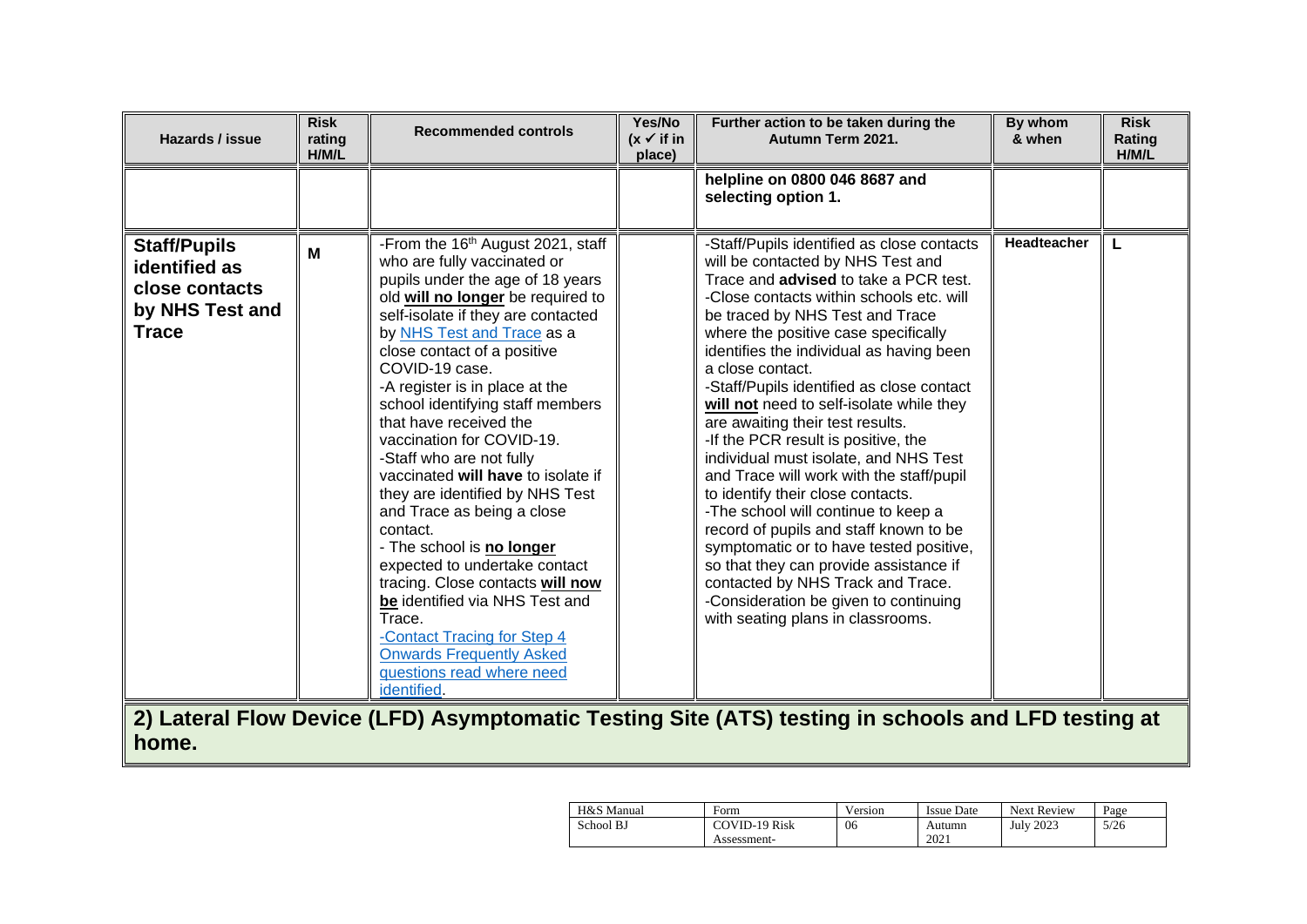| Hazards / issue                                           | <b>Risk</b><br>rating<br>H/M/L | <b>Recommended controls</b>                                                                                                                                                                                                                                                                                                                                                                                                                                                                                                                                                                                                                                                                                                                                                                       | Yes/No<br>$(x \checkmark)$ if in<br>place) | Further action to be taken during the<br>Autumn Term 2021.                                                                                                                                                                                                                                                                                                                                                                        | By whom<br>& when                  | <b>Risk</b><br>Rating<br>H/M/L |
|-----------------------------------------------------------|--------------------------------|---------------------------------------------------------------------------------------------------------------------------------------------------------------------------------------------------------------------------------------------------------------------------------------------------------------------------------------------------------------------------------------------------------------------------------------------------------------------------------------------------------------------------------------------------------------------------------------------------------------------------------------------------------------------------------------------------------------------------------------------------------------------------------------------------|--------------------------------------------|-----------------------------------------------------------------------------------------------------------------------------------------------------------------------------------------------------------------------------------------------------------------------------------------------------------------------------------------------------------------------------------------------------------------------------------|------------------------------------|--------------------------------|
| <b>Staff/Pupil with a</b><br>recent Covid-19<br>diagnosis | M                              | - Anyone who has previously<br>received a positive COVID-19<br>PCR test result should not be<br>re-tested within 90 days of<br>that test, unless they develop<br>any new symptoms of<br>COVID-19.                                                                                                                                                                                                                                                                                                                                                                                                                                                                                                                                                                                                 |                                            | -Request evidence of when<br>Staff/Pupil tested positive for<br>COVID-19, testing to commence<br>after 90 days.<br>-LFD testing to recommence after<br>90 days.<br>-LFD testing is to be reviewed at the<br>end of September.                                                                                                                                                                                                     | Head<br>Teacher-<br>As<br>required | L                              |
| Home<br><b>Asymptomatic</b><br><b>Testing</b>             | M                              | -The school have provided Staff,<br>Parent and Carers with an e-mail<br>address/contact details to report<br>a positive LFD/PCR test in and<br>out of school hours. The e-mail<br>address and contact details are<br>monitored on at least a daily<br>basis.<br>-The school are following;<br>Primary schools, school-based<br>nurseries and maintained<br>nursery schools.<br>-Staff and pupils were advised to<br>continue twice weekly testing<br>over the Summer period.<br>-LFD Home testing risk<br>assessment in place.<br>-Primary age pupils will not be<br>tested with LFDs. PHE have<br>advised there are currently<br>limited public health benefits<br>attached to testing primary pupils<br>with lateral flow devices.<br>-Primary School age pupils<br>presenting with symptoms of |                                            | - Continue to advise Staff, Parents and<br>Carers to report LFD Test results<br>reported via - Report a COVID-19 rapid<br>lateral flow test result.<br>-Parents/Carers of Primary aged pupils<br>are to be reminded that Primary School<br>age pupils should not be undertaking<br>LFD tests at home. Parents/Carers of<br>Primary age pupils presenting with<br>symptoms of COVID-19 are advised to<br>take them for a PCR test. | Headteacher                        | L                              |

| H&S Manual | Form          | Version | <b>Issue Date</b> | <b>Next Review</b> | Page |
|------------|---------------|---------|-------------------|--------------------|------|
| School BJ  | COVID-19 Risk | 06      | Autumn            | 2023<br>July       | 6/26 |
|            | Assessment-   |         | 2021              |                    |      |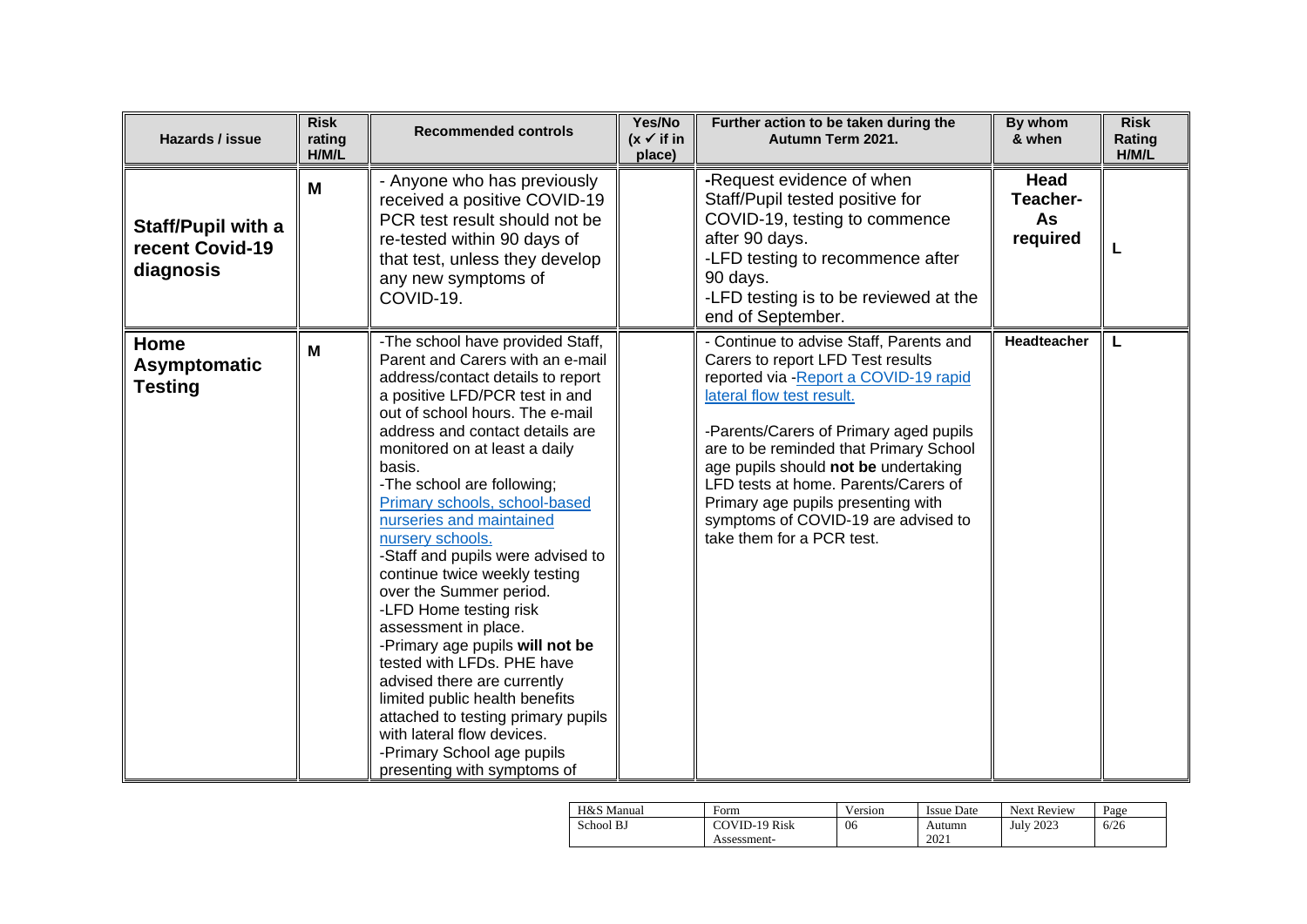| Hazards / issue                                       | <b>Risk</b><br>rating<br>H/M/L | <b>Recommended controls</b>                                                                                                                                                                                                                                                                                                                                                                                              | Yes/No<br>$(x \checkmark)$ if in<br>place) | Further action to be taken during the<br>Autumn Term 2021.                                                                                                                                                                                                                                                                                                                                                                                                                                                                                                                                                                                                                                      | By whom<br>& when  | <b>Risk</b><br>Rating<br>H/M/L |
|-------------------------------------------------------|--------------------------------|--------------------------------------------------------------------------------------------------------------------------------------------------------------------------------------------------------------------------------------------------------------------------------------------------------------------------------------------------------------------------------------------------------------------------|--------------------------------------------|-------------------------------------------------------------------------------------------------------------------------------------------------------------------------------------------------------------------------------------------------------------------------------------------------------------------------------------------------------------------------------------------------------------------------------------------------------------------------------------------------------------------------------------------------------------------------------------------------------------------------------------------------------------------------------------------------|--------------------|--------------------------------|
|                                                       |                                | COVID-19 should have a PCR<br>test.<br>-Primary School age pupils will<br>not be undertaking LFD tests at<br>home.<br>-Staff continuing to undertake<br>twice weekly home tests<br>whenever they are on site until<br>the end of September, when this<br>will be reviewed.<br>-Staff, Parents and Carers<br>advised to report LFD Test<br>results reported via - Report a<br>COVID-19 rapid lateral flow test<br>result. |                                            |                                                                                                                                                                                                                                                                                                                                                                                                                                                                                                                                                                                                                                                                                                 |                    |                                |
| <b>Home Positive</b><br><b>LFD/PCR test</b><br>result | H                              | -Staff and Parents/Carers<br>advised to report the outcome of<br>their LFD/PCR tests results to<br>the school via the previously<br>agreed route.<br>-Staff, and parent/carers are<br>aware to report the LFD/PCR<br>test results via the NHS Online<br>reporting system for both<br>negative, void, and positive test<br>results.                                                                                       |                                            | -Parents/Carers reminded to report the<br>results of the PCR test via the school e-<br>mail address/contact details provided by<br>the school. The e-mail address/contact<br>details are monitored by the school on<br>at least a daily basis.<br>-Staff, and parent/carers are to be<br>reminded to report the test result via the<br>NHS Online Test and Trace reporting<br>system for both negative, void, and<br>positive test results.<br>-- If the PCR test is negative the<br>staff/pupil can return to school.<br>-Where a positive case is identified NHS<br>Test & Trace will contact those who test<br>positive - or their parent or legal<br>guardian - to identify close contacts. | <b>Headteacher</b> | L                              |

| H&S Manual | Form          | Version | <b>Issue Date</b> | <b>Next Review</b> | Page |
|------------|---------------|---------|-------------------|--------------------|------|
| School BJ  | COVID-19 Risk | 06      | Autumn            | <b>July 2023</b>   | 7/26 |
|            | Assessment-   |         | 2021              |                    |      |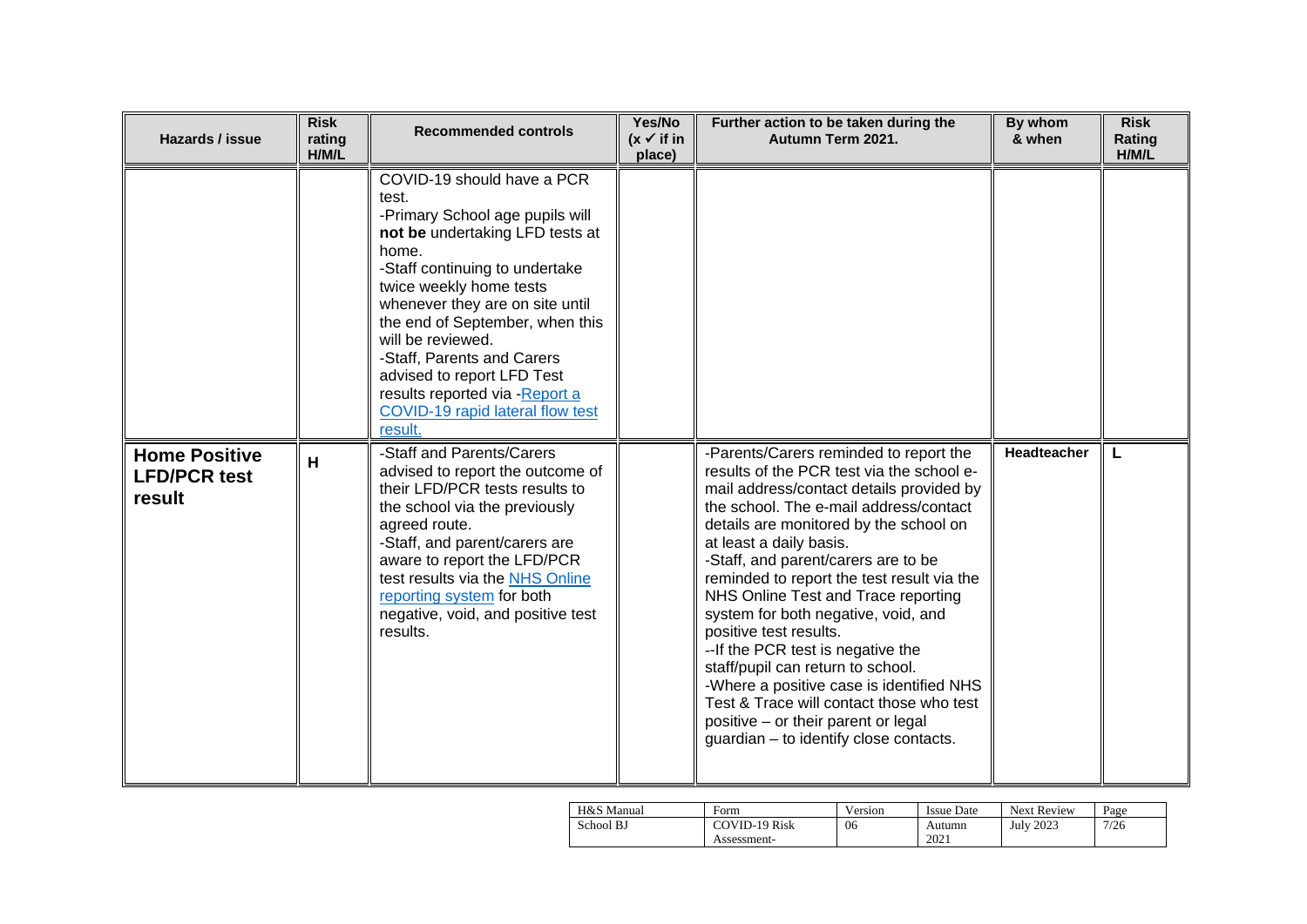| Hazards / issue                               | <b>Risk</b><br>rating<br>H/M/L | <b>Recommended controls</b>                                                                                                                                                                                                                                                                                                                                                                                                                                                                                                                                                                                                                                                                  | Yes/No<br>$(x \vee$ if in<br>place) | Further action to be taken during the<br>Autumn Term 2021.                                                                                                                                                                                                                                                                                                                                                                                                                                                                                                                                                                                                                                                                                           |               |                             | By whom<br>& when               | <b>Risk</b><br>Rating<br>H/M/L |
|-----------------------------------------------|--------------------------------|----------------------------------------------------------------------------------------------------------------------------------------------------------------------------------------------------------------------------------------------------------------------------------------------------------------------------------------------------------------------------------------------------------------------------------------------------------------------------------------------------------------------------------------------------------------------------------------------------------------------------------------------------------------------------------------------|-------------------------------------|------------------------------------------------------------------------------------------------------------------------------------------------------------------------------------------------------------------------------------------------------------------------------------------------------------------------------------------------------------------------------------------------------------------------------------------------------------------------------------------------------------------------------------------------------------------------------------------------------------------------------------------------------------------------------------------------------------------------------------------------------|---------------|-----------------------------|---------------------------------|--------------------------------|
|                                               |                                |                                                                                                                                                                                                                                                                                                                                                                                                                                                                                                                                                                                                                                                                                              |                                     |                                                                                                                                                                                                                                                                                                                                                                                                                                                                                                                                                                                                                                                                                                                                                      |               |                             |                                 |                                |
| COVID-19<br><b>Outbreak</b>                   | H                              | -If the school identifies that it has<br>had several positive (PCR)<br>cases within a 14-day period, but<br>has not been contacted by Track<br>and Trace, the school will<br>contact the dedicated DfE advice<br>service on 0800 046 8687, who<br>will escalate it to the local health<br>protection team if necessary and<br>may advise the school to<br>implement its outbreak<br>management plan and<br><b>Contingency framework:</b><br>education and childcare settings<br>-DCC Public Health Team are<br>monitoring all positive cases<br>reported in the County. Where<br>an increase in cases occurs,<br>DCC H&S Team may be<br>contacted to offer support to<br>identified schools. |                                     | -DCC Public Health Team have<br>provided a template COVID-19<br>Outbreak management plan that is to be<br>completed by the Headteacher.<br>-The school may be contacted, by the<br>local health protection teams in<br>response to a local outbreak.<br>-Where an outbreak is identified It may<br>be necessary to reintroduce face<br>coverings for staff and pupils when in<br>classrooms and moving around the<br>school site.<br>-Where an outbreak is identified it may<br>be necessary to reintroduce class<br>bubbles and restrict movement around<br>the building.<br>-Where concerns are raised with the<br>number of positive cases within the<br>school community contact the DfE<br>helpline on 0800 046 8687 and<br>selecting option 1. |               |                             | Headteacher                     | L                              |
| 3) Day to day infection control.              |                                |                                                                                                                                                                                                                                                                                                                                                                                                                                                                                                                                                                                                                                                                                              |                                     |                                                                                                                                                                                                                                                                                                                                                                                                                                                                                                                                                                                                                                                                                                                                                      |               |                             |                                 |                                |
| <b>Infection Control</b><br>within the school | H                              | -Staff and pupils who experience<br>COVID-19 symptoms or have a<br>positive LFD test whilst at school<br>are sent home as soon as                                                                                                                                                                                                                                                                                                                                                                                                                                                                                                                                                            |                                     | -Staff to be advised to continue to make<br>sensible decisions regarding their<br>proximity to others both in class and<br>when working with colleagues.                                                                                                                                                                                                                                                                                                                                                                                                                                                                                                                                                                                             |               |                             | Headteacher                     | M                              |
|                                               |                                | H&S Manual<br>School BJ                                                                                                                                                                                                                                                                                                                                                                                                                                                                                                                                                                                                                                                                      |                                     | Form<br><b>COVID-19 Risk</b>                                                                                                                                                                                                                                                                                                                                                                                                                                                                                                                                                                                                                                                                                                                         | Version<br>06 | <b>Issue Date</b><br>Autumn | Next Review<br><b>July 2023</b> | Page<br>8/26                   |

Assessment-

2021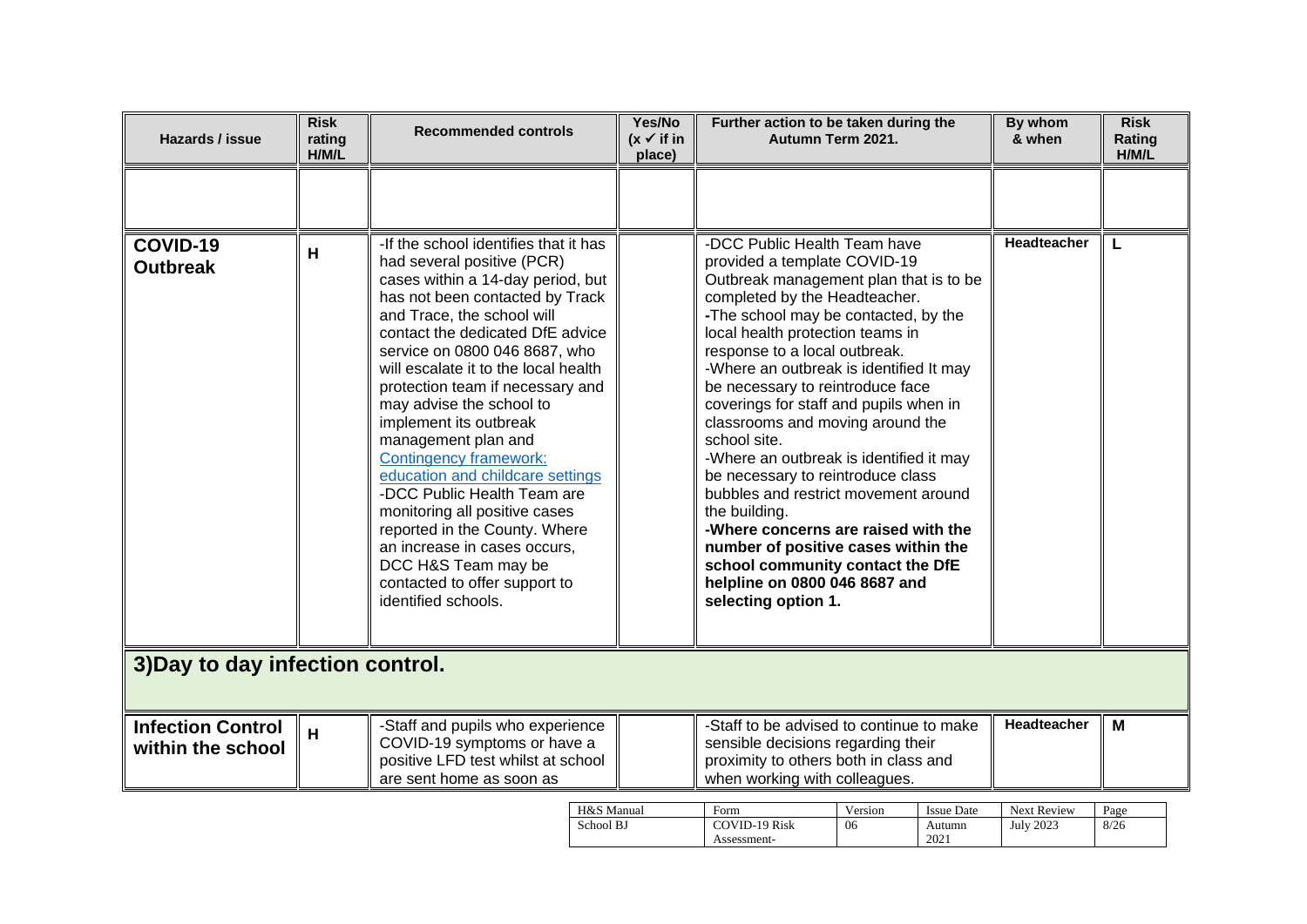| Hazards / issue | <b>Risk</b><br>rating<br>H/M/L | <b>Recommended controls</b>                                                                                                                                                                                                                                                                                                                                                                                                                                                                                                                                                                                                                                                                                                                                                                                                                                                                                                                                                                                                                                                      | Yes/No<br>$(x \vee$ if in<br>place) | Further action to be taken during the<br>Autumn Term 2021.                                                                                                                                                                                                                                                                                                                                                                                                                                                                                                                                          | By whom<br>& when | <b>Risk</b><br>Rating<br>H/M/L |
|-----------------|--------------------------------|----------------------------------------------------------------------------------------------------------------------------------------------------------------------------------------------------------------------------------------------------------------------------------------------------------------------------------------------------------------------------------------------------------------------------------------------------------------------------------------------------------------------------------------------------------------------------------------------------------------------------------------------------------------------------------------------------------------------------------------------------------------------------------------------------------------------------------------------------------------------------------------------------------------------------------------------------------------------------------------------------------------------------------------------------------------------------------|-------------------------------------|-----------------------------------------------------------------------------------------------------------------------------------------------------------------------------------------------------------------------------------------------------------------------------------------------------------------------------------------------------------------------------------------------------------------------------------------------------------------------------------------------------------------------------------------------------------------------------------------------------|-------------------|--------------------------------|
|                 |                                | possible and advised to arrange<br>to have a PCR test. -<br>Parents/Carers are contacted to<br>collect pupils from the school<br>site.<br>-Pupils who experience COVID-<br>19 symptoms are to be collected<br>from school as soon as possible.<br>They are kept 2m apart from all<br>other pupils and staff whilst on<br>site, where possible.<br>-If a pupil needs direct personal<br>care until they can return home,<br>staff wear gloves, an apron, and<br>a face mask. Eye protection<br>should also be worn if deemed<br>risk from coughing/spitting/<br>vomiting.<br>-Anyone who comes into close<br>contact with someone with<br>COVID symptoms must wash<br>their hands. They do not need to<br>isolate or get a test unless they<br>develop symptoms themselves.<br>-Staff/ pupils who test positive for<br>COVID 19 should self-isolate for<br>10 days.<br>-Close contacts should take a<br>PCR test but do not need to<br>isolate; they can continue to<br>attend the school setting whilst<br>they are waiting for their results<br>(unless they develop symptoms). |                                     | -Staff and pupils should avoid using<br>public transport and, wherever possible,<br>be collected by a member of their family<br>or household.<br>--Staff members well being assessed as<br>to whether they are fit enough to make<br>their own way home. Where need<br>identified, next of kin to be contacted.<br>-Close contacts are now identified via<br>NHS Test and Trace, schools are no<br>longer required to undertake contact<br>tracing.<br>-Consideration be given to gradually<br>introducing traditional school life e.g.,<br>whole school/year group assemblies<br>during September. |                   |                                |

| H&S Manual | Form                 | Version | <b>Issue Date</b> | <b>Next Review</b> | Page |
|------------|----------------------|---------|-------------------|--------------------|------|
| School BJ  | <b>COVID-19 Risk</b> | 06      | Autumn            | July 2023          | 9/26 |
|            | Assessment-          |         | 2021              |                    |      |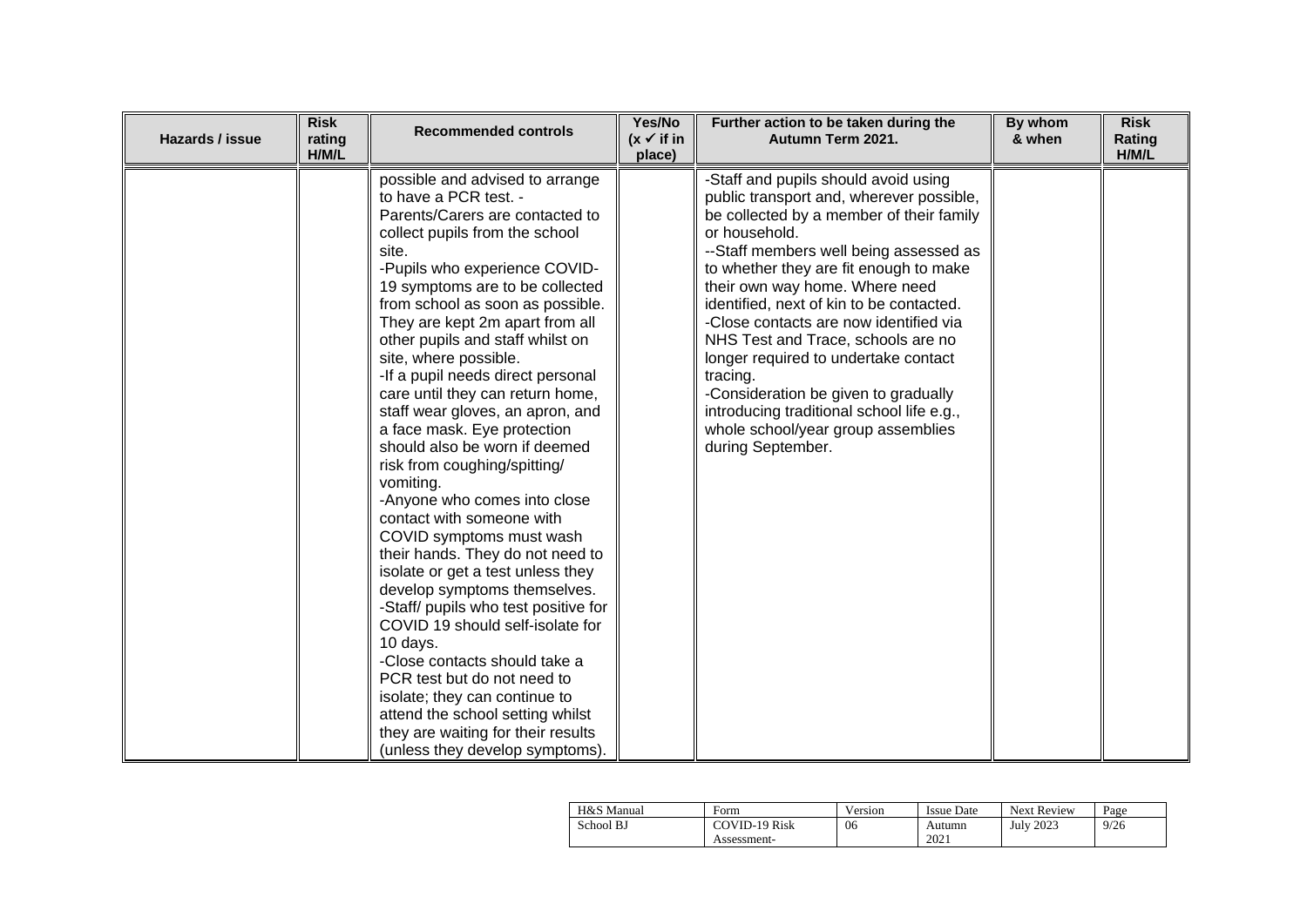| Hazards / issue                                                     | <b>Risk</b><br>rating<br>H/M/L | <b>Recommended controls</b>                                                                                                                                                                                                                     | Yes/No<br>$(x \checkmark)$ if in<br>place) | Further action to be taken during the<br>Autumn Term 2021.                                                                                                                                                                                                                                                                                                                                                                                                                                                                                                                                                                                                                                                                                        |                                     | By whom<br>& when               | <b>Risk</b><br>Rating<br>H/M/L |
|---------------------------------------------------------------------|--------------------------------|-------------------------------------------------------------------------------------------------------------------------------------------------------------------------------------------------------------------------------------------------|--------------------------------------------|---------------------------------------------------------------------------------------------------------------------------------------------------------------------------------------------------------------------------------------------------------------------------------------------------------------------------------------------------------------------------------------------------------------------------------------------------------------------------------------------------------------------------------------------------------------------------------------------------------------------------------------------------------------------------------------------------------------------------------------------------|-------------------------------------|---------------------------------|--------------------------------|
|                                                                     |                                | - Infection Control Risk<br>assessment in place to manage<br>other biological hazards within<br>the school community.<br>-Spillage policy in place.                                                                                             |                                            |                                                                                                                                                                                                                                                                                                                                                                                                                                                                                                                                                                                                                                                                                                                                                   |                                     |                                 |                                |
| <b>Social</b><br><b>Distancing</b><br>within the school<br>building | H                              | -All occupied areas within the<br>school will be ventilated<br>throughout the school day.<br>-Good hand and respiratory<br>hygiene demonstrated when<br>moving about the building.<br>-Pupils are supervised when<br>moving about the building. |                                            | -Although social distancing is no longer<br>a legal requirement for staff and pupils,<br>Headteachers still have a legal duty to<br>ensure the health and safety of their<br>staff and pupils.<br>-Measures previously put in place (e.g.,<br>one-way systems/dedicated<br>access/egress points into the building)<br>to ease congestion when staff and<br>pupils are entering/exiting and moving<br>about the building can still continue.<br>-Consideration be given to phasing in<br>school activities where year groups and<br>staff will interact during the start of the<br>school term.<br>-Staff are to be advised to continue to<br>make sensible decisions regarding their<br>proximity to others both in class and<br>with colleagues. | Headteacher                         |                                 |                                |
|                                                                     |                                | 4) Maintaining Hand and Respiratory Hygiene.                                                                                                                                                                                                    |                                            |                                                                                                                                                                                                                                                                                                                                                                                                                                                                                                                                                                                                                                                                                                                                                   |                                     |                                 |                                |
| <b>Hand and</b><br><b>Respiratory</b><br><b>Hygiene</b>             | H                              | -Handwashing/application of<br>hand sanitiser imbedded in the<br>daily routines of the school.                                                                                                                                                  |                                            | -Handwashing guidance and<br>Handwashing Video to be shared with<br>staff so that pupils can be reminded<br>how to wash their hands/apply sanitiser.                                                                                                                                                                                                                                                                                                                                                                                                                                                                                                                                                                                              | Headteacher                         | M                               |                                |
|                                                                     |                                |                                                                                                                                                                                                                                                 | H&S Manual<br>School BJ                    | Version<br>Form<br><b>COVID-19 Risk</b><br>06<br>Assessment-                                                                                                                                                                                                                                                                                                                                                                                                                                                                                                                                                                                                                                                                                      | <b>Issue Date</b><br>Autumn<br>2021 | Next Review<br><b>July 2023</b> | Page<br>10/26                  |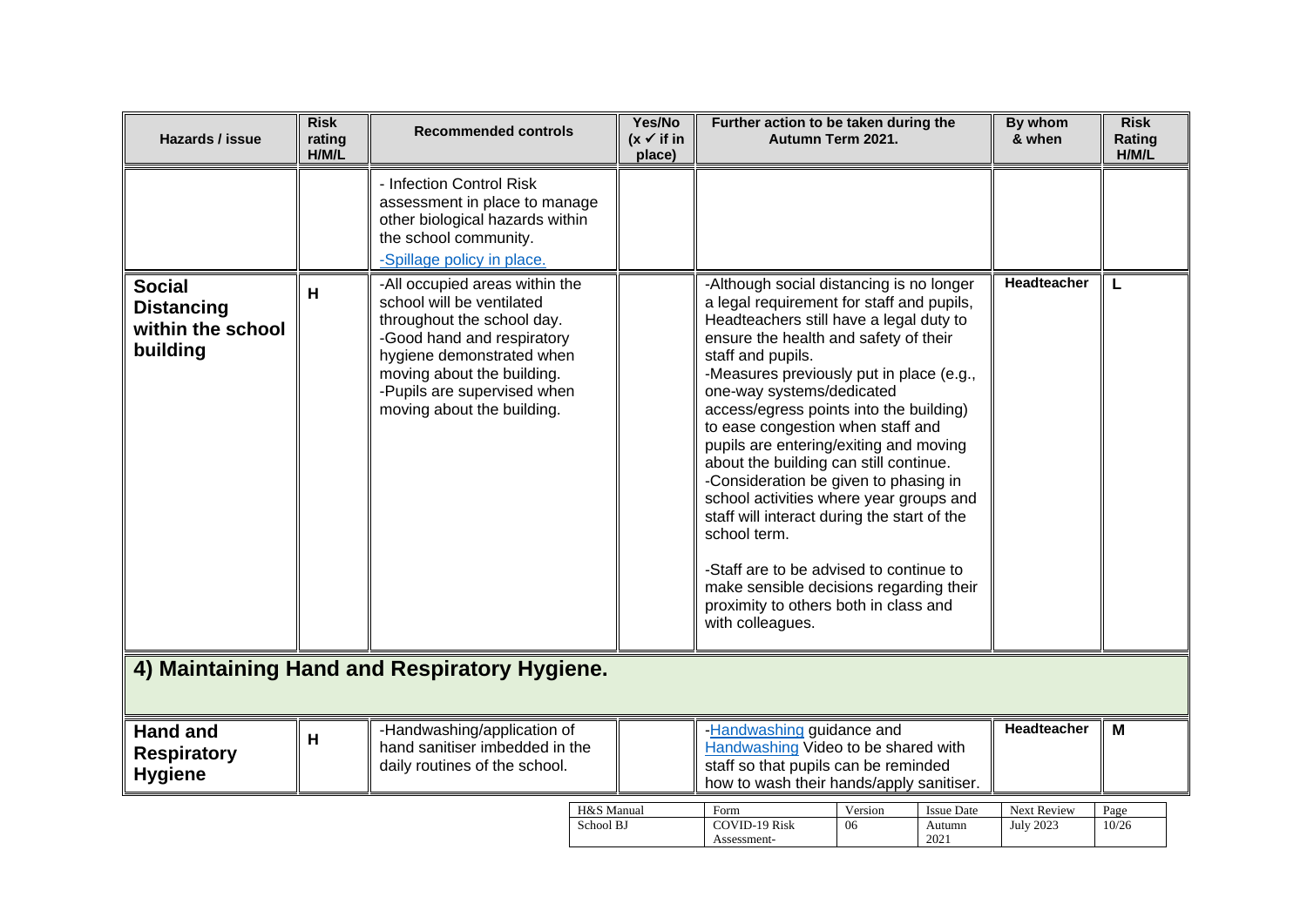| Hazards / issue | <b>Risk</b><br>rating<br>H/M/L | <b>Recommended controls</b>                                                                                                                                                                                                                                                                                                                                                                                                                                                                                                                                                                                                                                                                                                                                                                                                                                                                                                                                                                                                      | Yes/No<br>$(x \vee$ if in<br>place) | Further action to be taken during the<br>Autumn Term 2021. | By whom<br>& when | <b>Risk</b><br>Rating<br>H/M/L |
|-----------------|--------------------------------|----------------------------------------------------------------------------------------------------------------------------------------------------------------------------------------------------------------------------------------------------------------------------------------------------------------------------------------------------------------------------------------------------------------------------------------------------------------------------------------------------------------------------------------------------------------------------------------------------------------------------------------------------------------------------------------------------------------------------------------------------------------------------------------------------------------------------------------------------------------------------------------------------------------------------------------------------------------------------------------------------------------------------------|-------------------------------------|------------------------------------------------------------|-------------------|--------------------------------|
|                 |                                | -Supplies of hand sanitiser (60-<br>70% alcohol) available at<br>entrance points and where there<br>are no handwashing facilities<br>around the school site<br>(Supplies regularly monitored &<br>maintained).<br>-Support is provided to pupils<br>who are unable to clean their<br>hands independently, especially<br>where hand sanitiser is used, to<br>prevent hazards such as<br>ingestion<br>-Staff and Pupils wash their<br>hands or apply hand sanitiser<br>(60-70% alcohol);<br>- When they arrive at the school<br>- When they return from break<br>periods<br>- When they change rooms<br>- Before and after eating<br>-Following interventions<br>-Hand, cleaning, and respiratory<br>stations remain within communal<br>and classroom environments.<br>-Sufficient handwashing facilities<br>are available around the school -<br>-Soap hand towels and hand<br>dryers readily available.<br>-Handwashing, and hand<br>sanitiser posters located in Staff<br>and Pupil toilet areas and around<br>the school site. |                                     |                                                            |                   |                                |

| H&S Manual | Form                 | Version | <b>Issue Date</b> | <b>Next Review</b> | Page |
|------------|----------------------|---------|-------------------|--------------------|------|
| School BJ  | <b>COVID-19 Risk</b> | 06      | Autumn            | July 2023          | 1/26 |
|            | Assessment-          |         | 2021              |                    |      |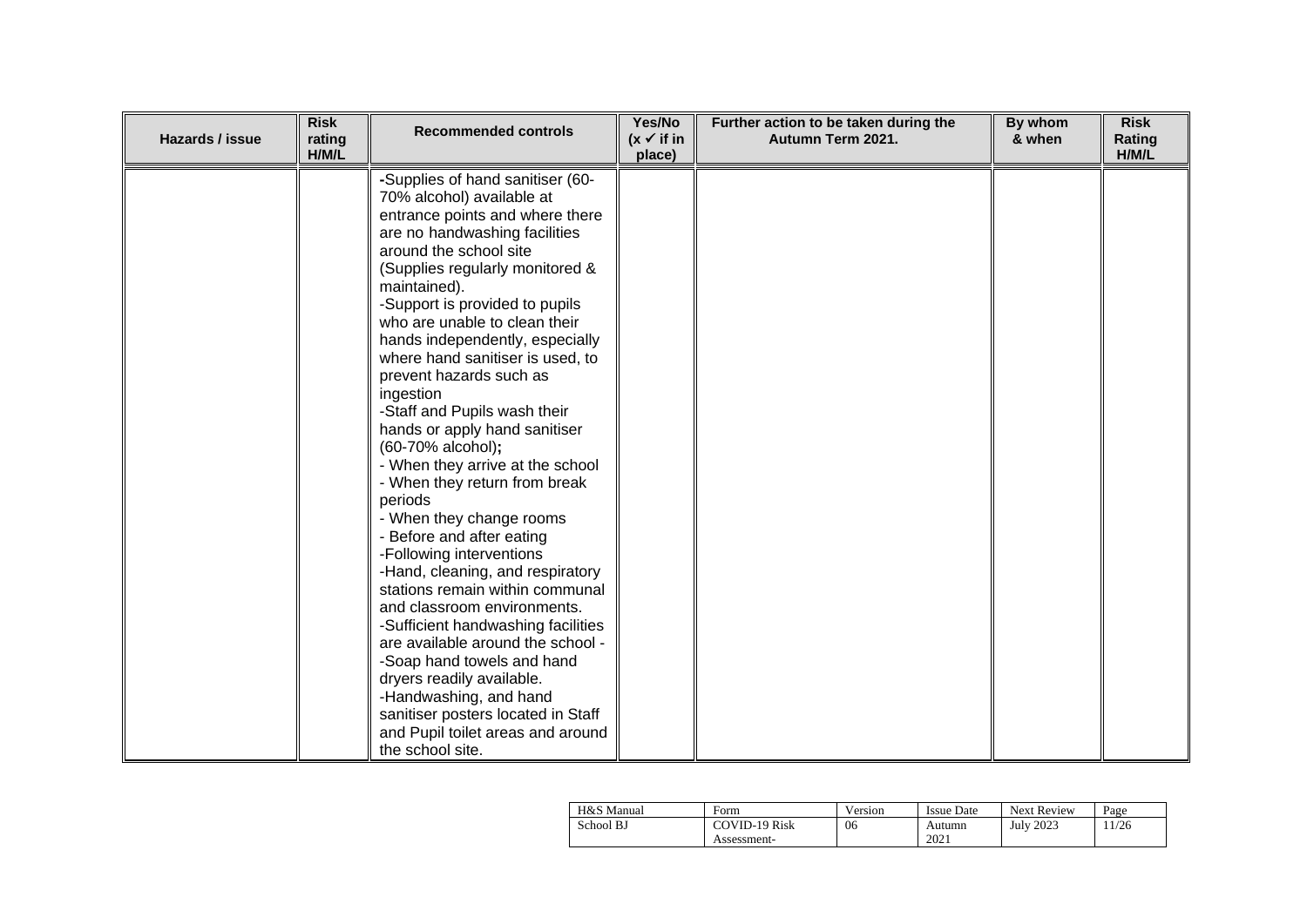| Hazards / issue                                                                              | <b>Risk</b><br>rating<br>H/M/L | <b>Recommended controls</b>                                                                                                                                                                                                                                                                                                                                                                                                                                                                                                                                                                                                                                                  | Yes/No<br>$(x \vee$ if in<br>place) | Further action to be taken during the<br>Autumn Term 2021.                                                                                                                                                                                                                                                                                                                                                                                                                                                                                                                                                                                                                                                                                                                                                                                                                                                                                                          |               |                                     | By whom<br>& when               | <b>Risk</b><br>Rating<br>H/M/L |  |
|----------------------------------------------------------------------------------------------|--------------------------------|------------------------------------------------------------------------------------------------------------------------------------------------------------------------------------------------------------------------------------------------------------------------------------------------------------------------------------------------------------------------------------------------------------------------------------------------------------------------------------------------------------------------------------------------------------------------------------------------------------------------------------------------------------------------------|-------------------------------------|---------------------------------------------------------------------------------------------------------------------------------------------------------------------------------------------------------------------------------------------------------------------------------------------------------------------------------------------------------------------------------------------------------------------------------------------------------------------------------------------------------------------------------------------------------------------------------------------------------------------------------------------------------------------------------------------------------------------------------------------------------------------------------------------------------------------------------------------------------------------------------------------------------------------------------------------------------------------|---------------|-------------------------------------|---------------------------------|--------------------------------|--|
|                                                                                              |                                | -The school are utilising The e-<br>Bug COVID-19 website<br>resources.                                                                                                                                                                                                                                                                                                                                                                                                                                                                                                                                                                                                       |                                     |                                                                                                                                                                                                                                                                                                                                                                                                                                                                                                                                                                                                                                                                                                                                                                                                                                                                                                                                                                     |               |                                     |                                 |                                |  |
| <b>Face Coverings</b>                                                                        | H                              | The government has removed<br>the requirement to wear face<br>coverings in law, but it is<br>recommended that face<br>coverings are worn in school<br>when;<br>-Participating in the LFD testing<br>in the ATS testing area at the<br>school.<br>-Worn in enclosed and crowded<br>spaces when staff meet people<br>they don't normally meet.<br>-Worn by pupils and staff when<br>accessing public and dedicated<br>transport.<br>-Staff and pupils wash or sanitise<br>their hands when they remove<br>their face covering.<br>-Access to handwashing facilities<br>and hand sanitiser readily<br>available around the school site.<br>-Face covering guidance<br>followed. |                                     | -Staff/pupils wishing to wear face<br>coverings when on the school site can<br>do so.<br>-If an outbreak occurs in the school, a<br>director of public health might advise<br>that face coverings are temporarily worn<br>by staff and pupils in the communal<br>areas and within classrooms (unless<br>staff, pupil, visitors are exempt.<br>-Face covering guidance followed.<br>-Face visors or shields can be worn by<br>those exempt from wearing a face<br>covering but they are not an equivalent<br>alternative in terms of source control of<br>virus transmission. They may protect<br>the wearer against droplet spread in<br>specific circumstances but are unlikely<br>to be effective in preventing the escape<br>of smaller respiratory particles when<br>used without an additional face<br>covering. They should only be used<br>after carrying out a risk assessment for<br>the specific situation and should always<br>be cleaned appropriately. |               |                                     | Headteacher                     | M                              |  |
| <b>Use of Personal</b><br><b>Protective</b><br><b>Equipment when</b><br>supporting<br>pupils | H                              | -First aid risk assessment in<br>place.<br>-First aid/medication activities<br>carried out in a well-ventilated<br>area at all times.<br>-Supply of PPE readily available;<br>gloves/aprons/face coverings.                                                                                                                                                                                                                                                                                                                                                                                                                                                                  |                                     | -Staff wishing to wear face coverings<br>when providing first<br>aid/medication/personal care support<br>are to be permitted to do so.                                                                                                                                                                                                                                                                                                                                                                                                                                                                                                                                                                                                                                                                                                                                                                                                                              |               |                                     | Headteacher                     | M                              |  |
|                                                                                              |                                | H&S Manual<br>School BJ                                                                                                                                                                                                                                                                                                                                                                                                                                                                                                                                                                                                                                                      |                                     | Form<br><b>COVID-19 Risk</b><br>Assessment-                                                                                                                                                                                                                                                                                                                                                                                                                                                                                                                                                                                                                                                                                                                                                                                                                                                                                                                         | Version<br>06 | <b>Issue Date</b><br>Autumn<br>2021 | Next Review<br><b>July 2023</b> | Page<br>12/26                  |  |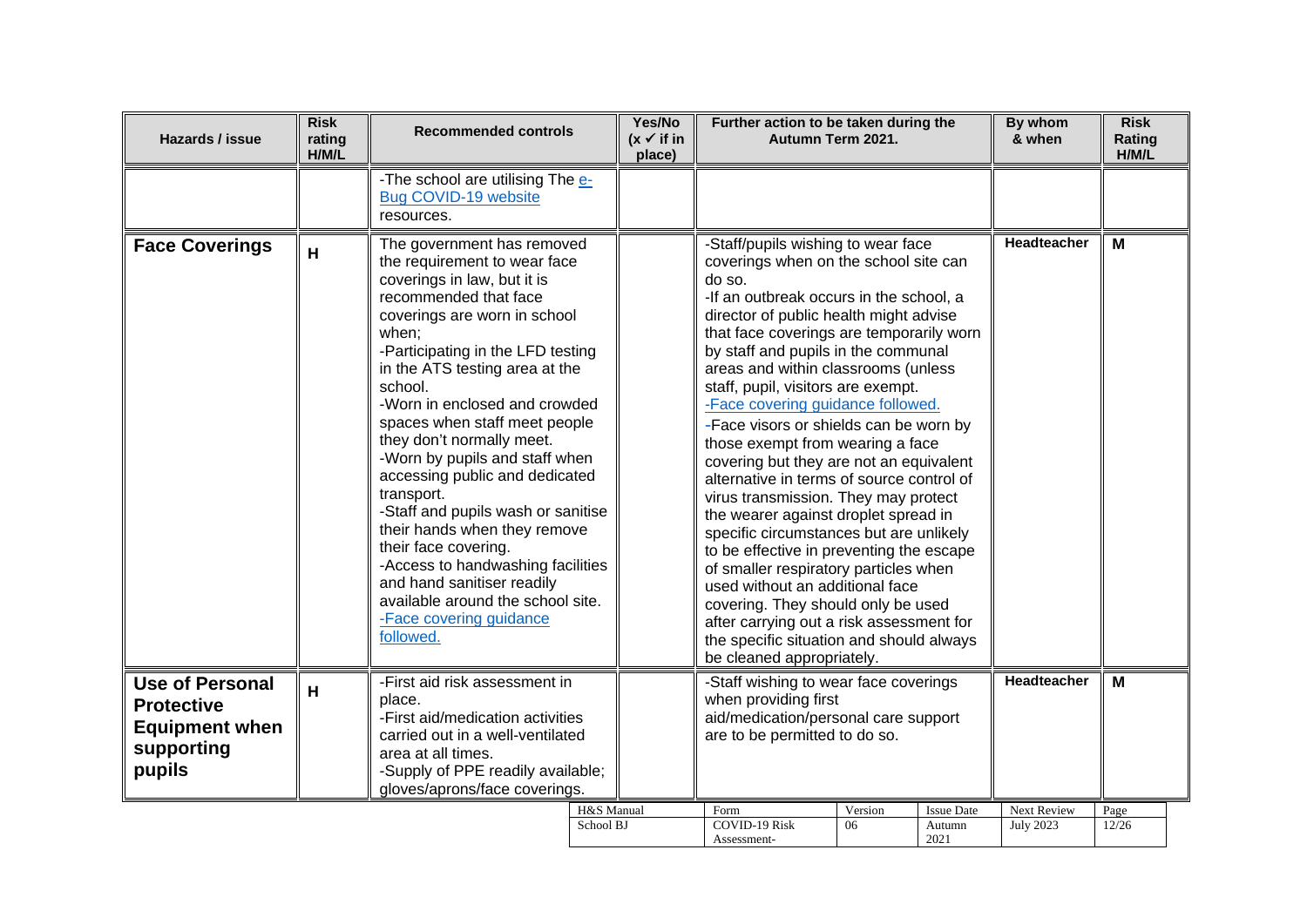| Hazards / issue         | <b>Risk</b><br>rating<br>H/M/L | <b>Recommended controls</b>                                                                                                                                                                                                                                                                                                                                                                                                                                                                                                                                              | Yes/No<br>$(x \vee$ if in<br>place) | Further action to be taken during the<br>Autumn Term 2021.                                                                                                                                                                                                                                                 |               |                                     | By whom<br>& when               | <b>Risk</b><br>Rating<br>H/M/L |
|-------------------------|--------------------------------|--------------------------------------------------------------------------------------------------------------------------------------------------------------------------------------------------------------------------------------------------------------------------------------------------------------------------------------------------------------------------------------------------------------------------------------------------------------------------------------------------------------------------------------------------------------------------|-------------------------------------|------------------------------------------------------------------------------------------------------------------------------------------------------------------------------------------------------------------------------------------------------------------------------------------------------------|---------------|-------------------------------------|---------------------------------|--------------------------------|
|                         |                                | -EHCP's in place for identified<br>pupils.<br>-Staff performing Aerosol<br>Generating Procedures, (AGPs)<br>in the school follow Public Health<br>England's personal protective<br>equipment (PPE) guidance on<br>AGP's and wear the correct PPE<br>which is:<br>-a FFP2/3 respirator<br>-gloves<br>-a long-sleeved fluid repellent<br>gown<br>-eye protection<br>-Staff have received face fit<br>testing for the respirator required<br>when undertaking AGPs. Face fit<br>testing received through the local<br>Clinical Commissioning Group or<br>lead nursing team. |                                     |                                                                                                                                                                                                                                                                                                            |               |                                     |                                 |                                |
|                         |                                | 5) Ventilation around the school site and on public/dedicated transport                                                                                                                                                                                                                                                                                                                                                                                                                                                                                                  |                                     |                                                                                                                                                                                                                                                                                                            |               |                                     |                                 |                                |
| <b>Poor Ventilation</b> | H                              | -Windows/doors around the<br>school building are opened prior<br>to the start of the school day.<br>-Ventilation is achieved by<br>opening windows, classroom<br>doors and vents.<br>-Unoccupied spaces such as<br>dining halls, studios and sports                                                                                                                                                                                                                                                                                                                      |                                     | -Continually remind staff that Office,<br>Classroom doors and windows to be<br>wide open when the room is not<br>occupied.<br>-The school are to identify rooms that<br>don't have natural ventilation/vents or<br>mechanical ventilation and review<br>whether alternative workspaces can be<br>utilised. |               |                                     | <b>Headteacher</b>              | L                              |
|                         |                                | H&S Manual<br>School BJ                                                                                                                                                                                                                                                                                                                                                                                                                                                                                                                                                  |                                     | Form<br><b>COVID-19 Risk</b><br>Assessment-                                                                                                                                                                                                                                                                | Version<br>06 | <b>Issue Date</b><br>Autumn<br>2021 | Next Review<br><b>July 2023</b> | Page<br>13/26                  |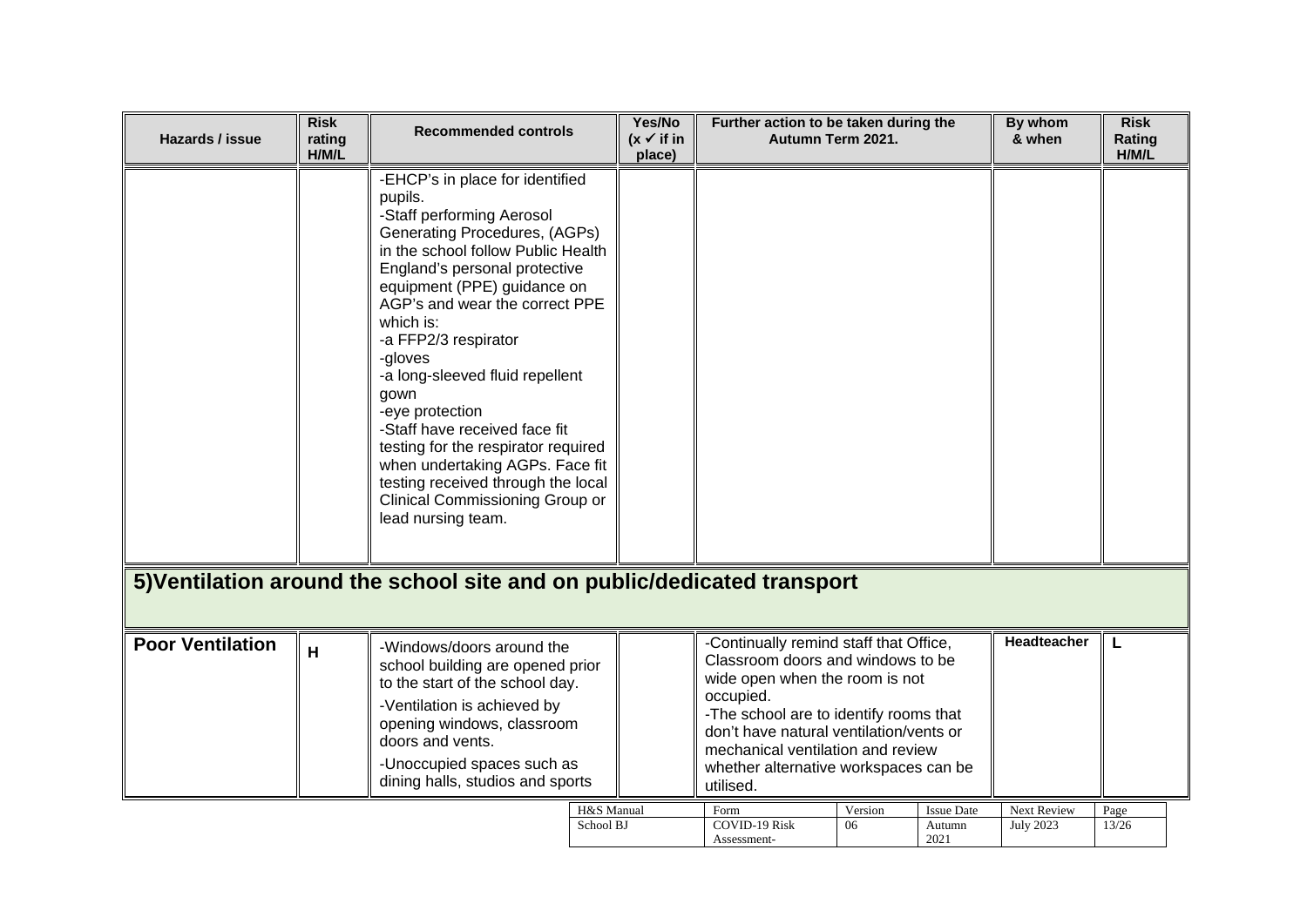| Hazards / issue | <b>Risk</b><br>rating<br>H/M/L | <b>Recommended controls</b>                                                                                                                                                                                                                                                                                                                                                                                                                                                                                                                                                                                                                                                                                                                                                                                                                                                                                                                                                                 | Yes/No<br>$(x \vee$ if in<br>place) | Further action to be taken during the<br>Autumn Term 2021.                                                                                                                                                                                                                                                                                                     | By whom<br>& when | <b>Risk</b><br>Rating<br>H/M/L |
|-----------------|--------------------------------|---------------------------------------------------------------------------------------------------------------------------------------------------------------------------------------------------------------------------------------------------------------------------------------------------------------------------------------------------------------------------------------------------------------------------------------------------------------------------------------------------------------------------------------------------------------------------------------------------------------------------------------------------------------------------------------------------------------------------------------------------------------------------------------------------------------------------------------------------------------------------------------------------------------------------------------------------------------------------------------------|-------------------------------------|----------------------------------------------------------------------------------------------------------------------------------------------------------------------------------------------------------------------------------------------------------------------------------------------------------------------------------------------------------------|-------------------|--------------------------------|
|                 |                                | halls windows and doors are<br>open all day to allow a through<br>put of air around the building.<br>-Classrooms, offices, kitchens,<br>and corridor areas etc. are well<br>ventilated prior to the start of the<br>school day.<br>-During the Autumn Term<br>windows are opened just enough<br>to provide constant background<br>ventilation.<br>-Where available high-level<br>windows opened in preference to<br>low level windows to reduce<br>draughts.<br>-Windows are opened fully<br>during break and lunchtime<br>periods to purge the air in<br>classroom areas.<br>-Internal doors opened to assist<br>with creating a throughput of air.<br>-Where need identified external<br>doors opened where safe to do<br>SO.<br>-Mechanical ventilation systems<br>used where available - they are<br>adjusted to increase the<br>ventilation rate wherever<br>possible and checked to confirm<br>that normal operation meets<br>current guidance systems<br>adjusted to full fresh air. |                                     | -Where a room is in use and there are<br>no means of ventilation ensure that the<br>door is open at all times.<br>-Where concerns are raised regarding<br>lack of ventilation consideration given to<br>purchasing/hiring air conditioning units.<br>-Where need identified staff and pupils<br>advised to wear additional clothing<br>during the autumn term. |                   |                                |

| H&S Manual | Form          | Version | Issue Date | <b>Next Review</b> | Page  |
|------------|---------------|---------|------------|--------------------|-------|
| School BJ  | COVID-19 Risk | 06      | Autumn     | July 2023          | 14/26 |
|            | Assessment-   |         | 2021       |                    |       |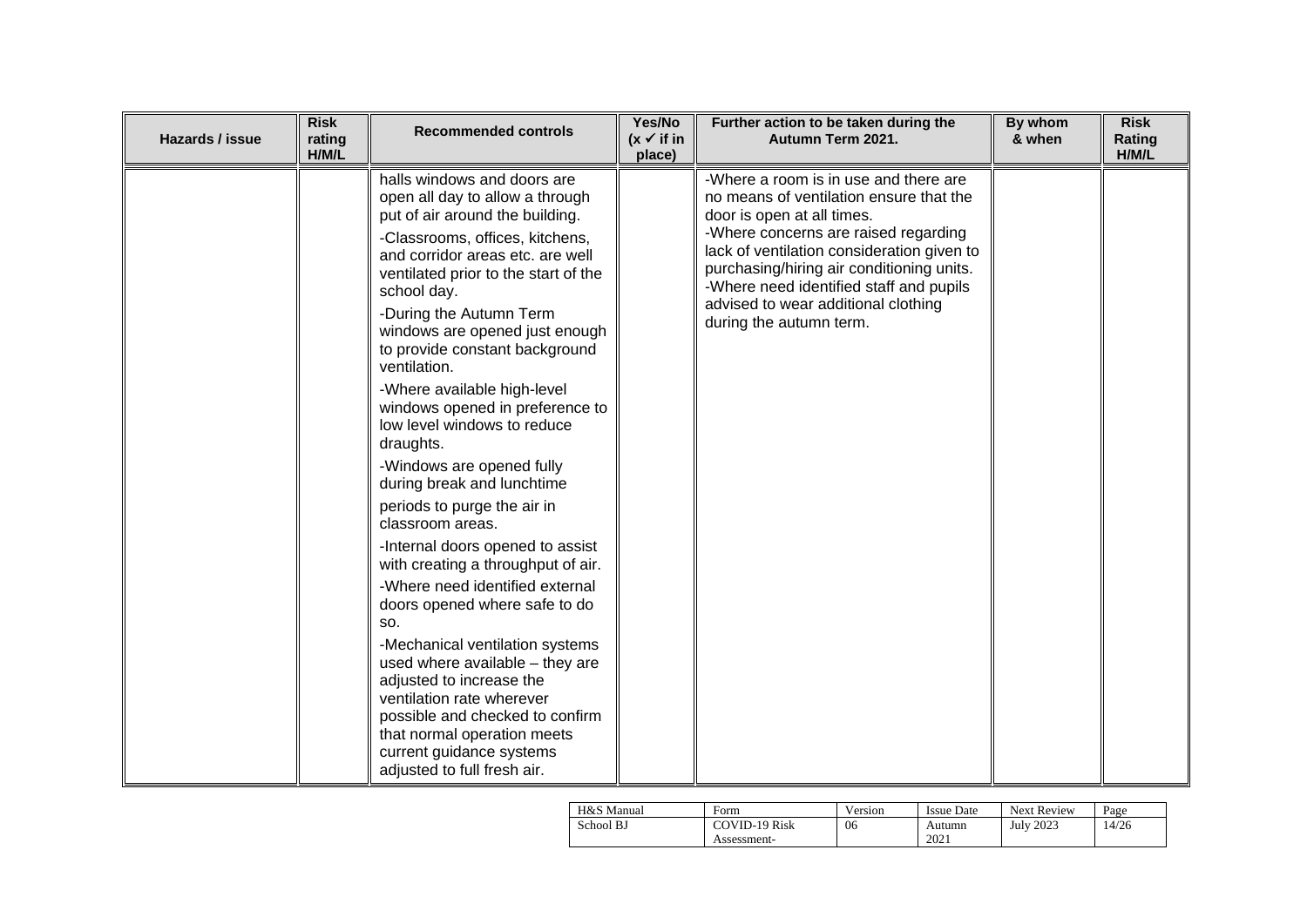| Hazards / issue                            | <b>Risk</b><br>rating<br>H/M/L | <b>Recommended controls</b>                                                                                                                                                                                                                                                                                                                                                                                                                                     | Yes/No<br>$(x \vee$ if in<br>place) | Further action to be taken during the<br>Autumn Term 2021. | By whom<br>& when  | <b>Risk</b><br>Rating<br>H/M/L |
|--------------------------------------------|--------------------------------|-----------------------------------------------------------------------------------------------------------------------------------------------------------------------------------------------------------------------------------------------------------------------------------------------------------------------------------------------------------------------------------------------------------------------------------------------------------------|-------------------------------------|------------------------------------------------------------|--------------------|--------------------------------|
|                                            |                                | -Where fresh air is not available,<br>then systems should be<br>operated as normal (as long as<br>they are within a single room and<br>supplemented by an outdoor air<br>supply).<br>-Mechanical ventilation tested<br>and inspected as per<br>manufacturer's instructions.<br>-The HSE guidance and CIBSE<br>COVID-19 guidance for<br>ventilation followed.                                                                                                    |                                     |                                                            |                    |                                |
|                                            |                                | 6) Cleaning carried out on the school site                                                                                                                                                                                                                                                                                                                                                                                                                      |                                     |                                                            |                    |                                |
| Use and storage<br>of cleaning<br>products | M                              | -Hand, respiratory, cleaning<br>stations located around the<br>school site.<br>-Staff read the labels of<br>chemicals/substances used to<br>clean surfaces prior to use.<br>-Full Stock check completed in<br>the Summer Term regarding<br>available resources /stock<br>currently held.<br>- COSHH and MSDS sheet held<br>for the chemical used and<br>shared with staff carrying out<br>cleaning activities.<br>-Stocks replenished where need<br>identified. |                                     |                                                            | <b>Headteacher</b> | L                              |

| H&S Manual | $\pm$ orm     | Version | <b>Issue Date</b> | <b>Next Review</b> | Page  |
|------------|---------------|---------|-------------------|--------------------|-------|
| School BJ  | COVID-19 Risk | 06      | Autumn            | <b>July 2023</b>   | 15/26 |
|            | Assessment-   |         | 2021              |                    |       |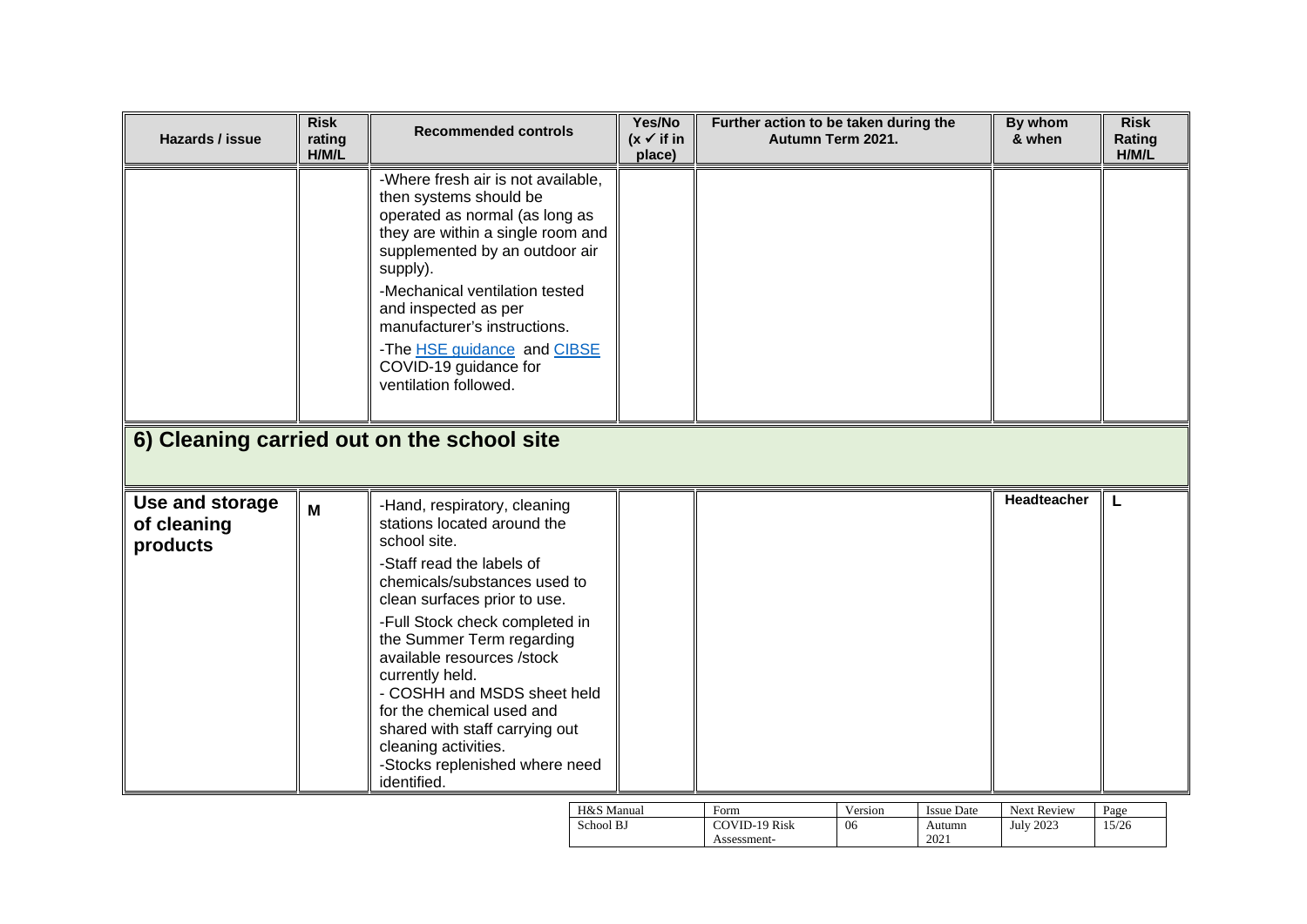| Hazards / issue                                   | <b>Risk</b><br>rating<br>H/M/L | <b>Recommended controls</b>                                                                                                                                                                                                                                                                                                                                                                                                                                                                                                                                                                                                                                                                            | Yes/No<br>$(x \vee$ if in<br>place) | Further action to be taken during the<br>Autumn Term 2021.                                            | By whom<br>& when | <b>Risk</b><br>Rating<br>H/M/L |
|---------------------------------------------------|--------------------------------|--------------------------------------------------------------------------------------------------------------------------------------------------------------------------------------------------------------------------------------------------------------------------------------------------------------------------------------------------------------------------------------------------------------------------------------------------------------------------------------------------------------------------------------------------------------------------------------------------------------------------------------------------------------------------------------------------------|-------------------------------------|-------------------------------------------------------------------------------------------------------|-------------------|--------------------------------|
|                                                   |                                | -Cleaning products stored away<br>from pupils in the classroom<br>environment.<br>-Cleaning products stored in<br>designated secure areas around<br>the school site.<br>-All cleaning products clearly<br>labelled and used as directed.<br>-Appropriate PPE worn.                                                                                                                                                                                                                                                                                                                                                                                                                                     |                                     |                                                                                                       |                   |                                |
| <b>Cleaning</b><br>schedule on the<br>school site | H                              | - COVID-19:cleaning non-<br>healthcare settings outside the<br>home. guidance followed.<br>-Enhanced cleaning schedules<br>put in place at the beginning of<br>the pandemic throughout the<br>school day will continue.<br>-Hand, cleaning, and respiratory<br>stations remain within communal<br>and classroom environments.<br>-Cleaning staff allocated specific<br>areas to clean within the school<br>environment.<br>-Staff will continue to clean<br>surfaces frequently through the<br>day in classrooms.<br>-Where able to pupils clean<br>down work surfaces prior to<br>moving from one room to<br>another<br>-Where staff 'hot desk', work<br>surfaces and equipment cleaned<br>after use. |                                     | -Where need identified the cleaning,<br>schedule is reviewed, and additional<br>cleaning carried out. | Headteacher       |                                |

| H&S Manual | Form                 | Version | <b>Issue Date</b> | <b>Next Review</b> | Page  |
|------------|----------------------|---------|-------------------|--------------------|-------|
| School BJ  | <b>COVID-19 Risk</b> | 06      | Autumn            | <b>July 2023</b>   | 16/26 |
|            | Assessment-          |         | 2021              |                    |       |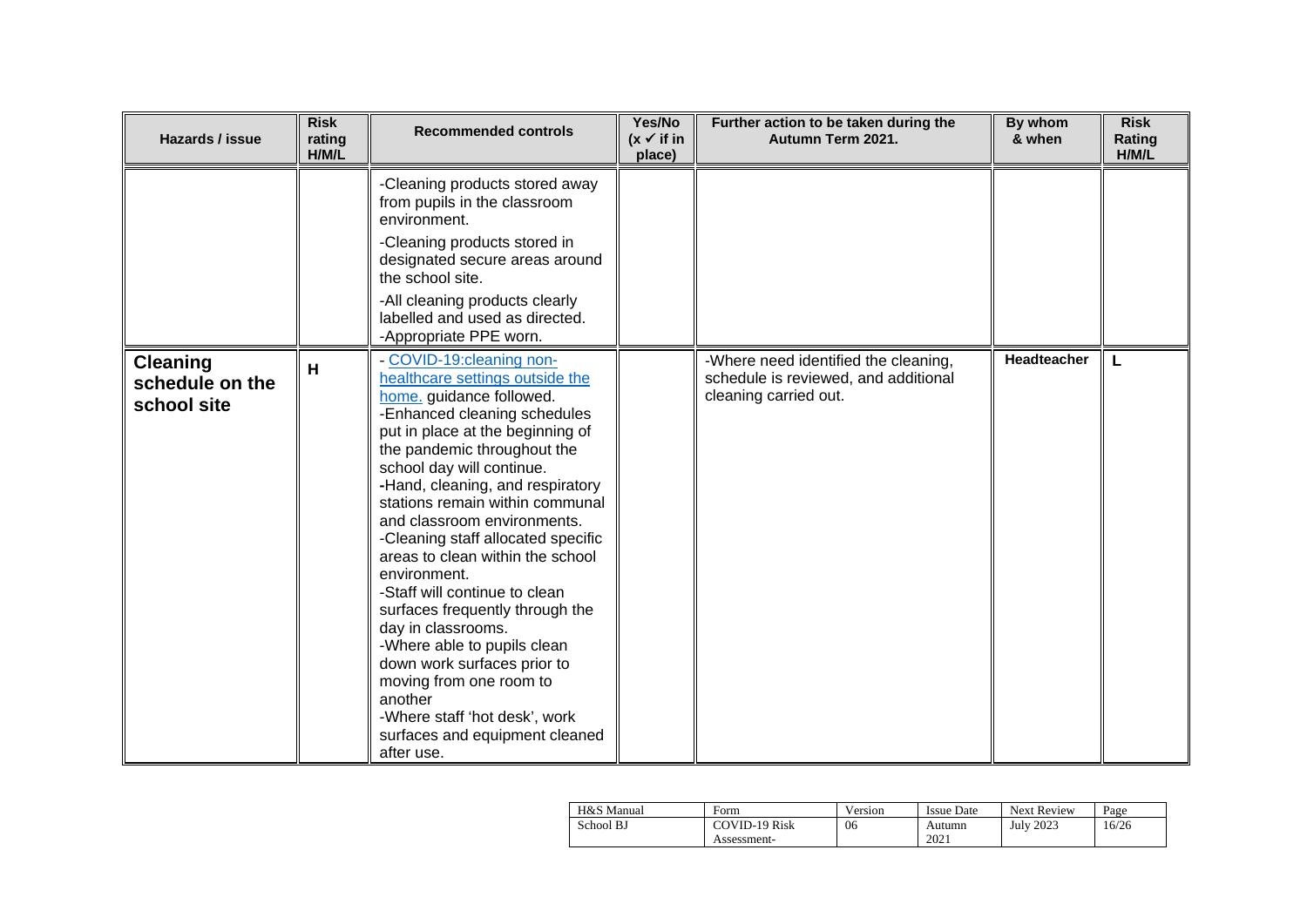| <b>Risk</b><br>Hazards / issue<br>rating<br>H/M/L | <b>Recommended controls</b>                                                                                                                                                                                                                                                                                                                                                                                                                                                                                                                                                                                                                                                                                                                                                                                                                                                                                                                                                                         | Yes/No<br>$(x \checkmark)$ if in<br>place) | Further action to be taken during the | Autumn Term 2021. |                             | By whom<br>& when               | <b>Risk</b><br>Rating<br>H/M/L |
|---------------------------------------------------|-----------------------------------------------------------------------------------------------------------------------------------------------------------------------------------------------------------------------------------------------------------------------------------------------------------------------------------------------------------------------------------------------------------------------------------------------------------------------------------------------------------------------------------------------------------------------------------------------------------------------------------------------------------------------------------------------------------------------------------------------------------------------------------------------------------------------------------------------------------------------------------------------------------------------------------------------------------------------------------------------------|--------------------------------------------|---------------------------------------|-------------------|-----------------------------|---------------------------------|--------------------------------|
|                                                   | -Desks, tables, surfaces clear at<br>the end of each day to allow for<br>cleaning of surfaces.<br>-A regular cleaning schedule is<br>maintained. This includes twice<br>daily cleaning (using standard<br>detergent and disinfectant<br>products.) of all areas and<br>equipment, with a particular<br>focus on frequently touched<br>surfaces:<br>-Work surfaces<br>-Toilets<br>-Door Handles/ Access Buttons<br>-Handrails<br>-Light switches<br>-Kitchen areas and associated<br>equipment<br>-Water dispensers/coolers<br>- Printers/ Photocopiers<br>-Shared resources<br>-Meeting rooms clearly identified<br>if they require cleaning after use.<br>-Office areas<br>-Reprographic areas<br>-Dining tables thoroughly<br>cleaned with detergent and<br>disinfectant prior to each sitting.<br>-Appropriately competent<br>cleaning staff employed at the<br>school to undertake cleaning<br>tasks.<br>-Communal equipment including<br>fridges and kettles etc. wiped<br>down following use. |                                            |                                       |                   |                             |                                 |                                |
|                                                   | H&S Manual<br>School BJ                                                                                                                                                                                                                                                                                                                                                                                                                                                                                                                                                                                                                                                                                                                                                                                                                                                                                                                                                                             |                                            | Form<br>COVID-19 Risk                 | Version<br>06     | <b>Issue Date</b><br>Autumn | Next Review<br><b>July 2023</b> | Page<br>17/26                  |

Assessment-

2021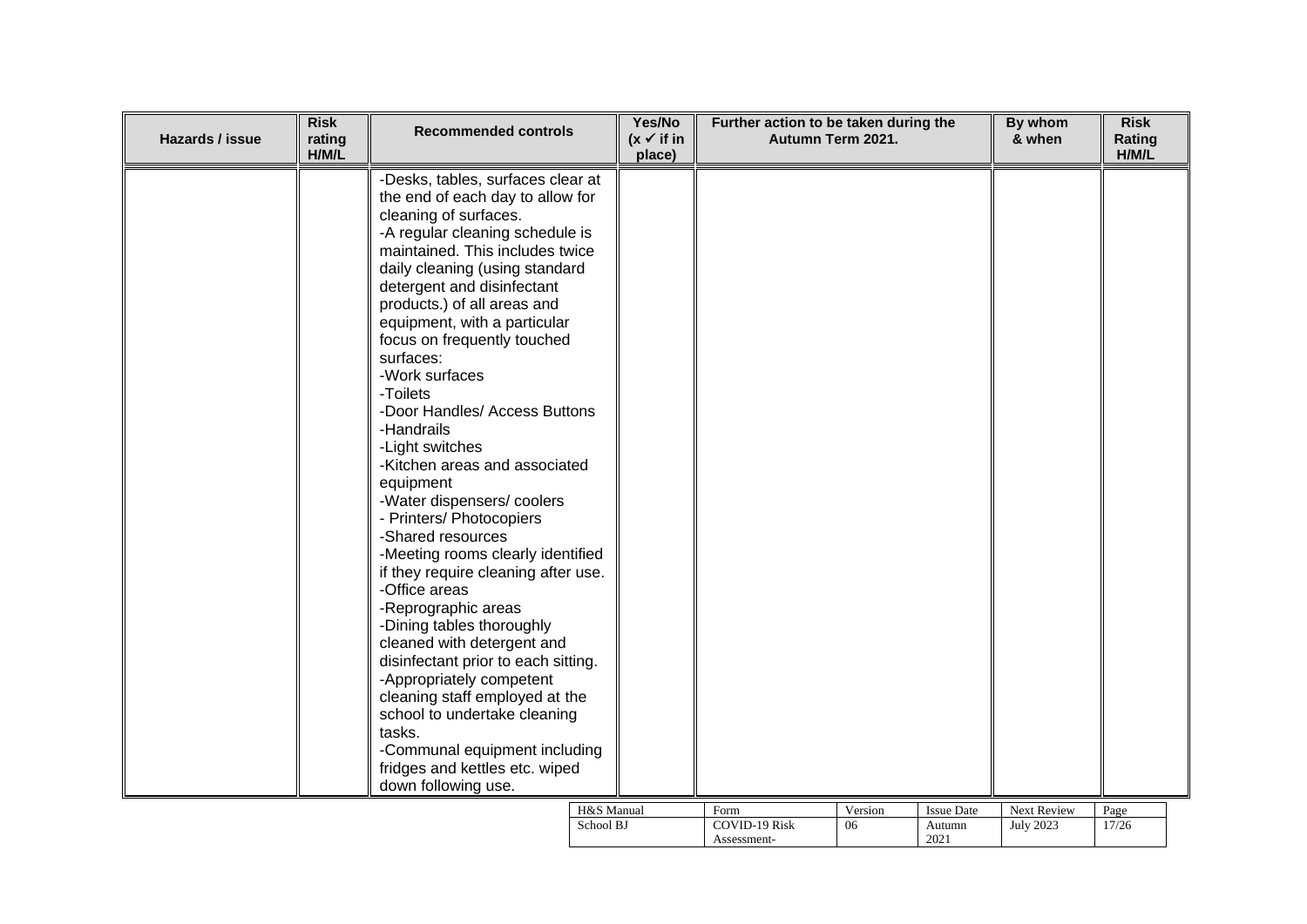| Hazards / issue               | <b>Risk</b><br>rating<br>H/M/L | <b>Recommended controls</b>                                                                                                                                                                                                                                                    | Yes/No<br>$(x \checkmark)$ if in<br>place) | Further action to be taken during the<br>Autumn Term 2021.                                                                                                                                                                                                                                                                                                                                                                                                            | By whom<br>& when  | <b>Risk</b><br><b>Rating</b><br>H/M/L |
|-------------------------------|--------------------------------|--------------------------------------------------------------------------------------------------------------------------------------------------------------------------------------------------------------------------------------------------------------------------------|--------------------------------------------|-----------------------------------------------------------------------------------------------------------------------------------------------------------------------------------------------------------------------------------------------------------------------------------------------------------------------------------------------------------------------------------------------------------------------------------------------------------------------|--------------------|---------------------------------------|
|                               |                                | - Cleaning staff will only be<br>required to wear the PPE that<br>they would normally use when<br>undertaking cleaning activities<br>-Spillage policy in place.<br>-Minibuses and cars to be wiped<br>down inside after use.<br>-PE equipment to be wiped down<br>between uses |                                            |                                                                                                                                                                                                                                                                                                                                                                                                                                                                       |                    |                                       |
| Waste from the<br>school site | M                              | -External bin store in place<br>-Contractor SLA in place to<br>remove waste materials from the<br>school site.<br>-Waste removed from the school<br>building at the end of each day<br>and placed in the designated bin<br>store                                               |                                            |                                                                                                                                                                                                                                                                                                                                                                                                                                                                       |                    |                                       |
| <b>7) Pupil/Staff Anxiety</b> |                                |                                                                                                                                                                                                                                                                                |                                            |                                                                                                                                                                                                                                                                                                                                                                                                                                                                       |                    |                                       |
| <b>Staff Anxiety</b>          | M                              | -SLT ensure that staff members<br>who have to self-isolate are<br>contacted each week or more<br>frequently where need identified.<br>-Staff workload monitored by the<br>SLT.                                                                                                 |                                            | -SLT to ensure that information is<br>shared with staff in a timely manner.<br>-Staff to raise concerns with the SLT as<br>and when they arise.<br>-Where need identified refer staff to<br>DCC Occupational Health.<br>-Continue to remind Staff members of<br>the support available from; Education<br>Support provides a free helpline for<br>school staff and targeted support for<br>mental health and wellbeing and the<br>Our Frontline: Wellbeing toolkit for | <b>Headteacher</b> | L                                     |

| H&S Manual | Form                 | Version | <b>Issue Date</b> | Next Review | Page |
|------------|----------------------|---------|-------------------|-------------|------|
| School BJ  | <b>COVID-19 Risk</b> | 06      | Autumn            | July 2023   | 8/26 |
|            | Assessment-          |         | 2021              |             |      |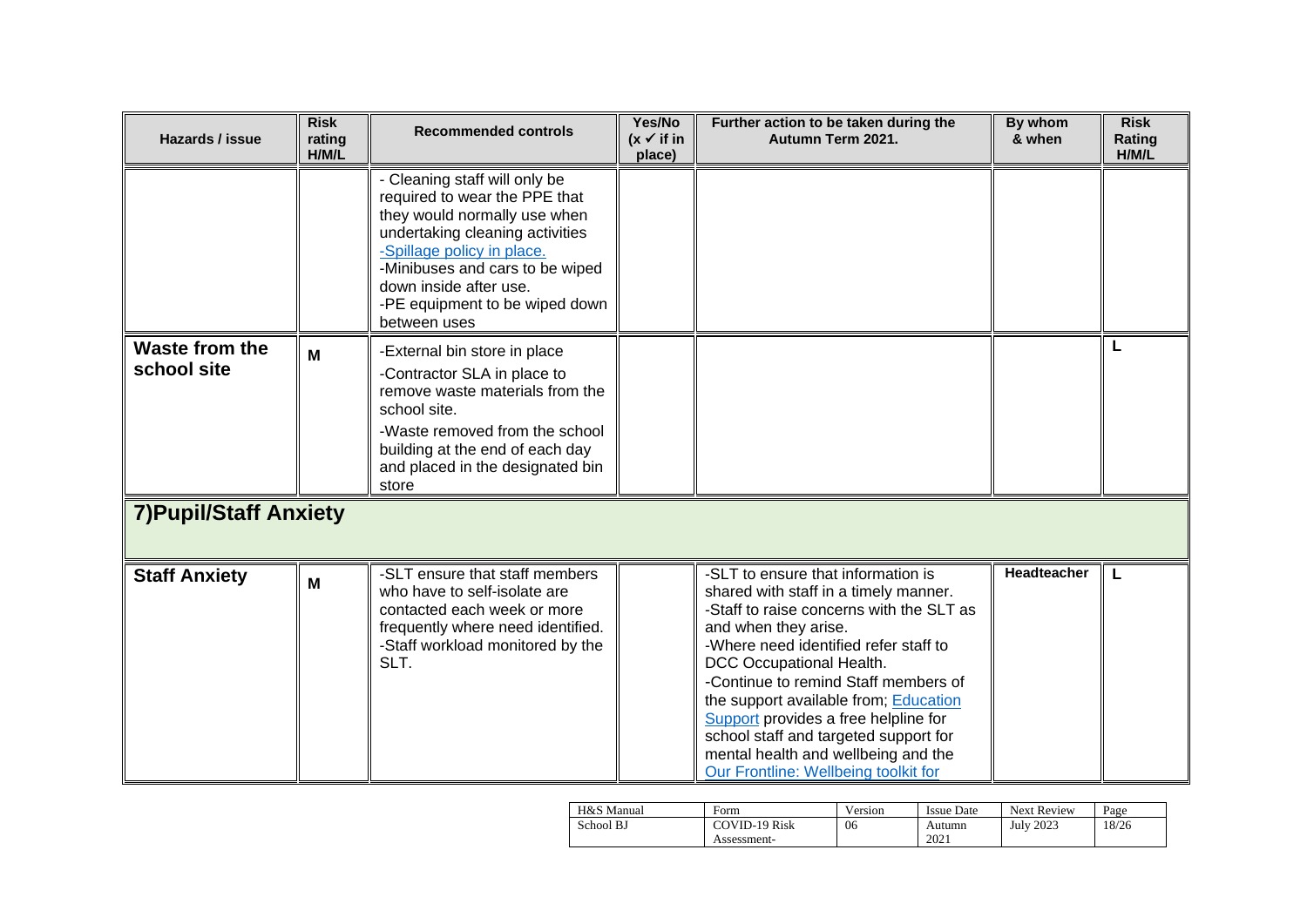| Hazards / issue                                                                                                                              | <b>Risk</b><br>rating<br>H/M/L | <b>Recommended controls</b>                                                                                                                                                                                                                                                                                                                        | Yes/No<br>$(x \vee$ if in<br>place) | Further action to be taken during the<br>Autumn Term 2021.                                                                                                                                                                                                                                                                                                                                    | By whom<br>& when | <b>Risk</b><br>Rating<br>H/M/L |
|----------------------------------------------------------------------------------------------------------------------------------------------|--------------------------------|----------------------------------------------------------------------------------------------------------------------------------------------------------------------------------------------------------------------------------------------------------------------------------------------------------------------------------------------------|-------------------------------------|-----------------------------------------------------------------------------------------------------------------------------------------------------------------------------------------------------------------------------------------------------------------------------------------------------------------------------------------------------------------------------------------------|-------------------|--------------------------------|
|                                                                                                                                              |                                |                                                                                                                                                                                                                                                                                                                                                    |                                     | educators brings together a range of<br>resources and support for staff.<br>-The school will utilise sources of<br>support to help those experiencing<br>emotions such as extra mental health<br>support for pupils and teachers.<br>-Staff to be advised to continue to make<br>sensible decisions regarding their<br>proximity to others both in class and<br>when working with colleagues. |                   |                                |
| <b>Pupil Anxiety</b>                                                                                                                         | M                              | -Safeguarding Policy in place<br>and reviewed in line with COVID-<br>19.<br>- Mental Wellbeing continues to<br>be part of the curriculum for the<br>Autumn 2021 Term.<br>-The school are working with<br>agencies who regularly support<br>their pupils with social and<br>emotional support.<br>-Pastoral support readily<br>available to pupils. |                                     | -Staff to raise concerns with their<br>Delegated Safeguarding Lead in the<br>first instance.                                                                                                                                                                                                                                                                                                  | Headteacher       |                                |
| 8) Staff and Pupils previously identified as Clinically Extremely Vulnerable (CEV) or Clinically<br>Vulnerable (CV) in the school community. |                                |                                                                                                                                                                                                                                                                                                                                                    |                                     |                                                                                                                                                                                                                                                                                                                                                                                               |                   |                                |
| <b>Staff</b>                                                                                                                                 | M                              | -Social distancing measures<br>have now ended in the<br>workplace and it is no longer<br>necessary for staff to work from<br>home.                                                                                                                                                                                                                 |                                     | - If staff who were previously identified<br>as CEV or CV have not yet received<br>their first vaccination, they can contact<br>their GP, book your vaccination<br>appointment online or call 119                                                                                                                                                                                             | Headteacher       | L                              |

| H&S Manual | Form                 | Version | Issue Date | Next Review | Page  |
|------------|----------------------|---------|------------|-------------|-------|
| School BJ  | <b>COVID-19 Risk</b> | 06      | Autumn     | July 2023   | 19/26 |
|            | Assessment-          |         | 2021       |             |       |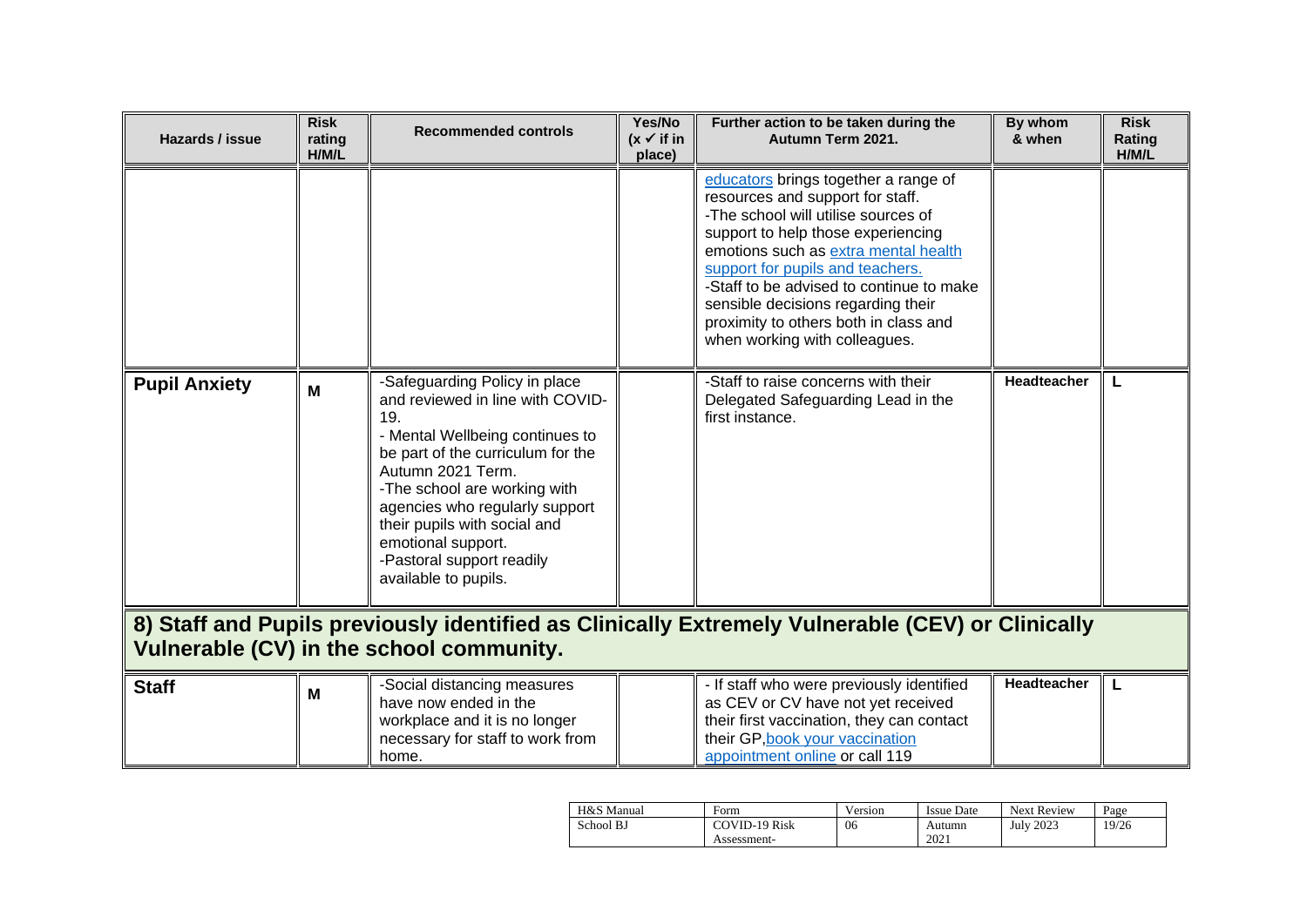| -The government has ensured<br>-Staff to be made aware that A booster<br>that everyone on the Shielded<br>vaccine programme is expected to be<br>Patient List (CEV/CV) should<br>rolled out from September 2021.<br>-Review the Medical ill Health risk<br>already have been offered the<br>COVID-19 vaccine.<br>assessment during the Autumn Term.<br>-Register in place of staff<br>-Where need identified refer staff to<br>members who have received the<br>DCC occupational Health.<br>COVID-19 vaccination.<br>-Staff to be advised to continue to make<br>-Medical ill Health risk<br>sensible decisions regarding their |   |
|---------------------------------------------------------------------------------------------------------------------------------------------------------------------------------------------------------------------------------------------------------------------------------------------------------------------------------------------------------------------------------------------------------------------------------------------------------------------------------------------------------------------------------------------------------------------------------------------------------------------------------|---|
| proximity to others both in class and<br>assessment completed.<br>when working with colleagues.                                                                                                                                                                                                                                                                                                                                                                                                                                                                                                                                 |   |
| Headteacher<br>-Individual healthcare plans are<br><b>Pupils</b><br>M<br>in place for identified pupils.<br>-All CEV pupils are attending the<br>school unless they have been<br>advised not to by their GP or<br>clinical specialist, or because<br>they have tested positive for<br>COVID-19<br>-Professionals supporting pupils<br>who attend the school site are<br>made aware of the schools'<br>current systems of control prior<br>to attending the school site.                                                                                                                                                         | L |
| 9) New and Expectant mums in the school community                                                                                                                                                                                                                                                                                                                                                                                                                                                                                                                                                                               |   |
| Headteacher<br>-Where New and Expectant Mum risk<br><b>New and</b><br>-New and Expectant Mum risk<br>M<br>assessments have previously been<br>assessment in place.<br><b>Expectant Mums</b><br>completed, they are to be reviewed<br>-The school and New and<br>during the Autumn Term.<br>Expectant Mum are following the<br>guidance NHS Pregnancy and                                                                                                                                                                                                                                                                        | L |

| H&S Manual | Form          | Version | <b>Issue Date</b> | Next Review | Page  |
|------------|---------------|---------|-------------------|-------------|-------|
| School BJ  | COVID-19 Risk | 06      | Autumn            | July 2023   | 20/26 |
|            | Assessment-   |         | 2021              |             |       |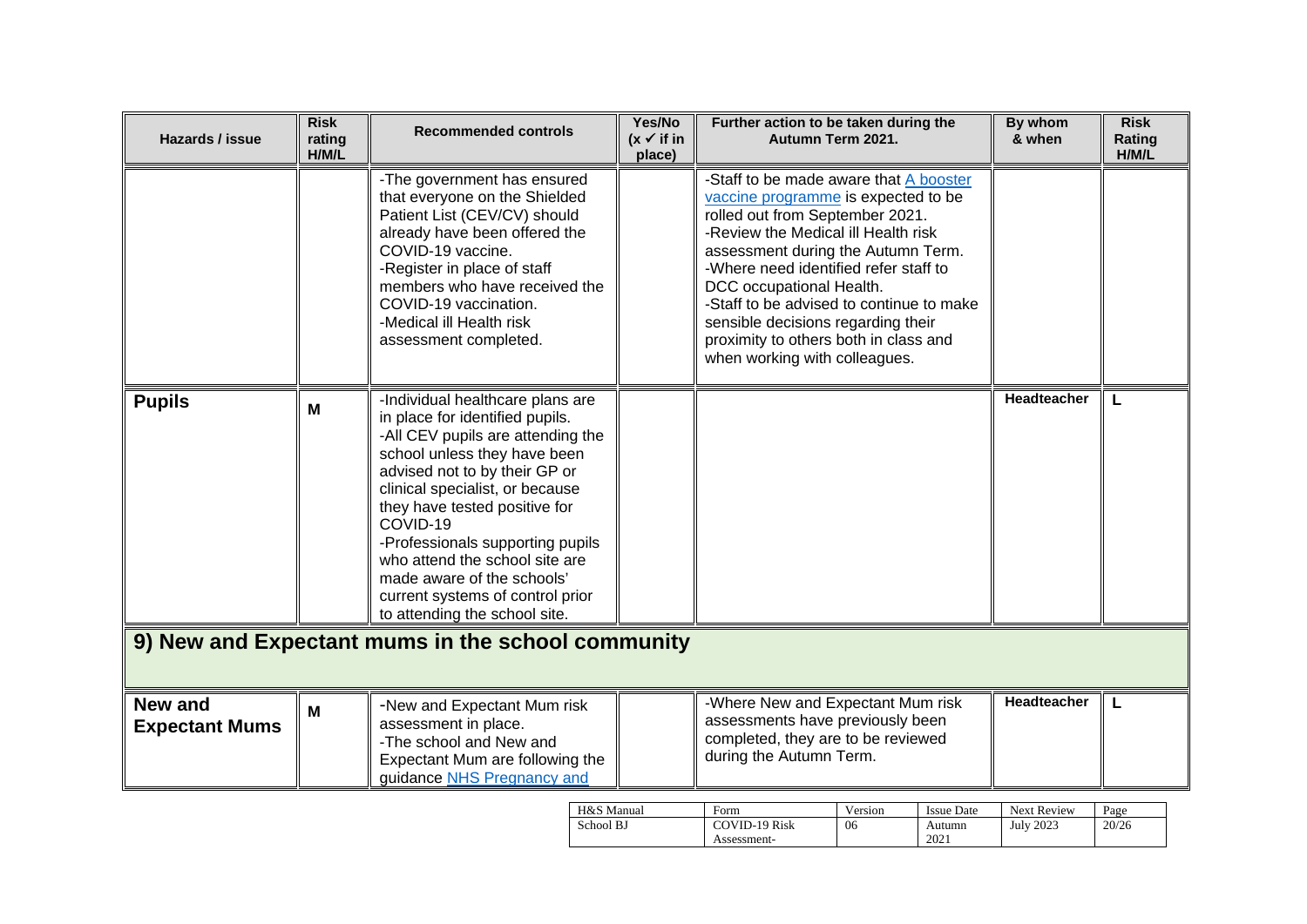| Hazards / issue | <b>Risk</b><br>rating<br>H/M/L | <b>Recommended controls</b>                                                                                                                                                                                                                                                                                                                                                                                                                                                                                                                                                                                                                      | Yes/No<br>$(x \checkmark)$ if in<br>place) | Further action to be taken during the<br>Autumn Term 2021.                                                                                                                                                                                                                                                                                                                                                                                                                                                                                                                                                                                                                                                                                                                                                                                                                                                                                                                                                                                                                                                                | By whom<br>& when | <b>Risk</b><br>Rating<br>H/M/L |
|-----------------|--------------------------------|--------------------------------------------------------------------------------------------------------------------------------------------------------------------------------------------------------------------------------------------------------------------------------------------------------------------------------------------------------------------------------------------------------------------------------------------------------------------------------------------------------------------------------------------------------------------------------------------------------------------------------------------------|--------------------------------------------|---------------------------------------------------------------------------------------------------------------------------------------------------------------------------------------------------------------------------------------------------------------------------------------------------------------------------------------------------------------------------------------------------------------------------------------------------------------------------------------------------------------------------------------------------------------------------------------------------------------------------------------------------------------------------------------------------------------------------------------------------------------------------------------------------------------------------------------------------------------------------------------------------------------------------------------------------------------------------------------------------------------------------------------------------------------------------------------------------------------------------|-------------------|--------------------------------|
|                 |                                | coronavirus (COVID-19).and<br>guidance from<br>The Royal College of<br>Obstetricians & Gynaecologists<br>-Hand, cleaning, and respiratory<br>stations located within the<br>classroom environment.<br>-Working area well ventilated<br>throughout the school day.<br>-New and Expectant mums have<br>been advised to participate in the<br>twice weekly home LFD testing<br>programme.<br>-New and Expectant mums are<br>aware of the symptoms of<br>COVID-19.<br>-New and Expectant mums are<br>supported by their midwife.<br>-New and expectant mum are<br>given time during work hours to<br>attend all medical appointments<br>as required. |                                            | -Staff to be advised to continue to make<br>sensible decisions regarding their<br>proximity to others both in class and<br>when working with colleagues.<br>-New and Expectant Mum to raise<br>concerns with her immediate manager<br>in the first instance.<br>-The new and Expectant Mum is to be<br>advised to follow the guidance-How to<br>avoid catching and spreading<br>coronavirus (COVID-19);<br>Get vaccinated - everyone<br>aged 18 or over can book<br><b>COVID-19 vaccination</b><br>appointments now<br>Meet people outside if possible<br>$\bullet$<br>Open doors and windows to let<br>in fresh air if meeting people<br>inside<br>Limit the number of people you<br>meet and avoid crowded places<br>Wear a face covering when it's<br>hard to stay away from other<br>people - particularly indoors or<br>in crowded places<br>Wash your hands with soap and<br>water or use hand sanitiser<br>regularly throughout the day<br>Don't<br>Do not touch your eyes, nose,<br>or mouth if your hands are not<br>clean<br>-Staff are to be advised to continue to<br>make sensible decisions regarding their |                   |                                |

| H&S Manual | Form                 | Version | Issue Date | <b>Next Review</b> | Page  |
|------------|----------------------|---------|------------|--------------------|-------|
| School BJ  | <b>COVID-19 Risk</b> | 06      | Autumn     | July 2023          | 21/26 |
|            | Assessment-          |         | 2021       |                    |       |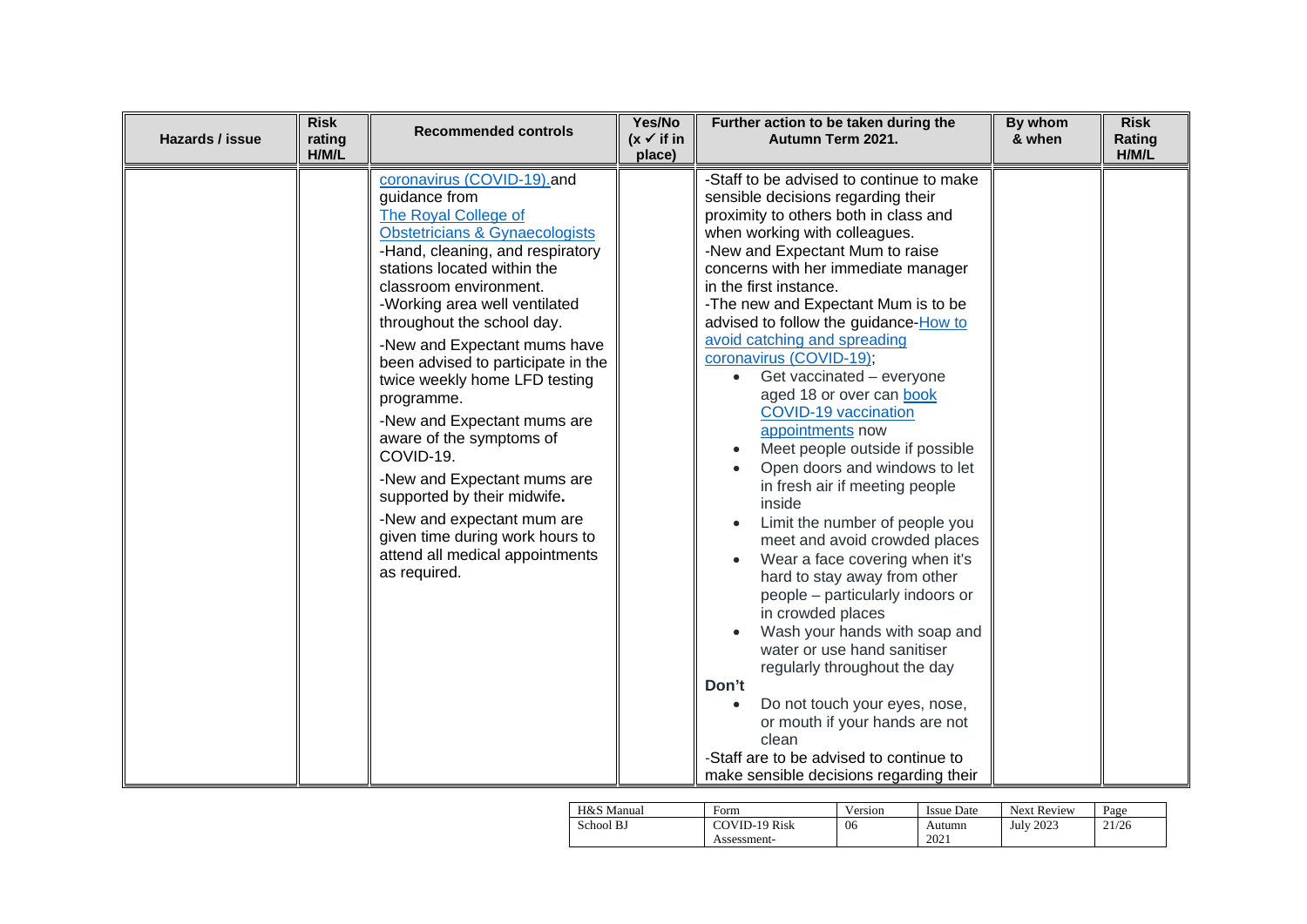| Hazards / issue                                                                            | <b>Risk</b><br>rating<br>H/M/L | <b>Recommended controls</b>                                                                                                                                                                                                                                                                                                      | Yes/No<br>$(x \vee$ if in<br>place) | Further action to be taken during the<br>Autumn Term 2021.                                                                                                                                                                                                                                                                                                                                             |               |                                     | By whom<br>& when               | <b>Risk</b><br>Rating<br>H/M/L |
|--------------------------------------------------------------------------------------------|--------------------------------|----------------------------------------------------------------------------------------------------------------------------------------------------------------------------------------------------------------------------------------------------------------------------------------------------------------------------------|-------------------------------------|--------------------------------------------------------------------------------------------------------------------------------------------------------------------------------------------------------------------------------------------------------------------------------------------------------------------------------------------------------------------------------------------------------|---------------|-------------------------------------|---------------------------------|--------------------------------|
|                                                                                            |                                |                                                                                                                                                                                                                                                                                                                                  |                                     | proximity to others both in class and<br>with colleagues.                                                                                                                                                                                                                                                                                                                                              |               |                                     |                                 |                                |
| 10) Domestic and International Educational Visits                                          |                                |                                                                                                                                                                                                                                                                                                                                  |                                     |                                                                                                                                                                                                                                                                                                                                                                                                        |               |                                     |                                 |                                |
| <b>EVOLVE</b>                                                                              | M                              | -Visits uploaded to EVOLVE in a<br>timely manner.<br>-Educational visits planning<br>guidance followed.                                                                                                                                                                                                                          |                                     | -When considering booking a new<br>educational visit, whether domestic or<br>international, you are advised to ensure<br>that any new bookings have adequate<br>financial protection in place.<br>-Coronavirus (COVID-19):safer travel<br>guidance for passengers and Red,<br>amber and green list rules foe entering<br>England to be reviewed prior to new<br>bookings being made.                   |               |                                     |                                 | L                              |
| 11) Professionals/Visitors and Contractors on site.                                        |                                |                                                                                                                                                                                                                                                                                                                                  |                                     |                                                                                                                                                                                                                                                                                                                                                                                                        |               |                                     |                                 |                                |
| <b>Visitors/Contractors</b><br>and External<br><b>Support Staff on the</b><br>school site. | M                              | -All visitors sign in when they<br>attend the school site.<br>-Hand sanitiser station in place<br>at the main entrance.<br>-Clear signage in place at the<br>main entrance in relation to use<br>of hand sanitiser and face<br>coverings.<br>- Hand sanitiser (60-70% alcohol<br>applied before entering the<br>school building. |                                     | -Professionals/Visitors and Contractors<br>to be advised in advance of the schools<br>wishes regarding wearing face<br>coverings on the school site;<br>Face coverings worn in enclosed and<br>crowded spaces when staff come into<br>contact with people they don't normally<br>meet.<br>-A supply of face coverings are to be<br>readily available at the main entrance<br>for visitors to the site. |               |                                     |                                 | L                              |
|                                                                                            |                                |                                                                                                                                                                                                                                                                                                                                  | H&S Manual<br>School BJ             | Form<br><b>COVID-19 Risk</b><br>Assessment-                                                                                                                                                                                                                                                                                                                                                            | Version<br>06 | <b>Issue Date</b><br>Autumn<br>2021 | Next Review<br><b>July 2023</b> | Page<br>22/26                  |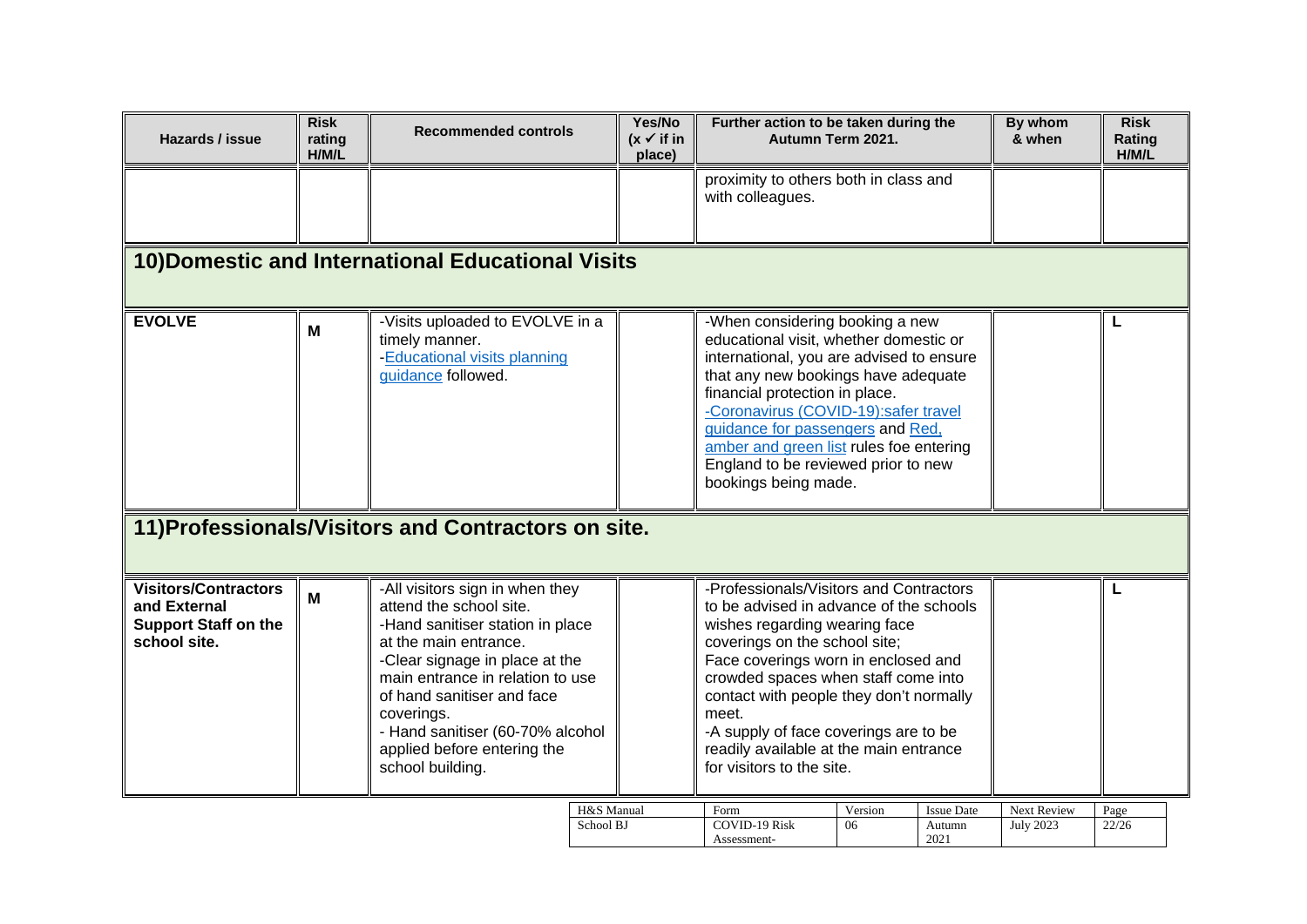| Hazards / issue                       | <b>Risk</b><br>rating<br>H/M/L | <b>Recommended controls</b>                                                                      | Yes/No<br>$(x \vee$ if in<br>place) | Further action to be taken during the<br>Autumn Term 2021.                                                          | By whom<br>& when | <b>Risk</b><br>Rating<br>H/M/L |
|---------------------------------------|--------------------------------|--------------------------------------------------------------------------------------------------|-------------------------------------|---------------------------------------------------------------------------------------------------------------------|-------------------|--------------------------------|
|                                       |                                | -Face covering guidance<br>followed.<br>-Main reception area spot<br>cleaned throughout the day. |                                     |                                                                                                                     |                   |                                |
| <b>Catering</b><br><b>Contractors</b> | M                              |                                                                                                  |                                     | The school's catering contractors are to<br>continue to follow the Working Safely<br>During Coronavirus (COVID-19). |                   |                                |

**For further advice and support contact the Children & Young People's/Adult & Health Services ,Health and Safety Team [hsteam@durham.gov.uk](mailto:hsteam@durham.gov.uk) and 03000 263430.The Health and Safety Team have placed all relevant documents in a [COVID-19 file](https://gateway.durhamschools.org.uk/premises/healthsafety/Lists/Covid19/Document.aspx?ID=1&Source=https://gateway.durhamschools.org.uk/premises/healthsafety%2FLists/Covid19) on their Extranet page.**

**All relevant guidance contained in this document is subject to updates as required.**

| <b>Guidance</b>                                                                                    |            |               |         |                   |             |       |
|----------------------------------------------------------------------------------------------------|------------|---------------|---------|-------------------|-------------|-------|
| <b>Schools COVID-19 Operational Guidance.</b>                                                      |            |               |         |                   |             |       |
| Early Years and Childcare settings.                                                                |            |               |         |                   |             |       |
| Further education, colleges, and providers.                                                        |            |               |         |                   |             |       |
| Special schools, special post-16 providers and alternative provision.                              |            |               |         |                   |             |       |
| Stay at home: guidance for households with possible or confirmed coronavirus (COVID-19) infection. |            |               |         |                   |             |       |
|                                                                                                    | H&S Manual | Form          | Version | <b>Issue Date</b> | Next Review | Page  |
|                                                                                                    | School BJ  | COVID-19 Risk | 06      | Autumn            | July 2023   | 23/26 |

Assessment-

2021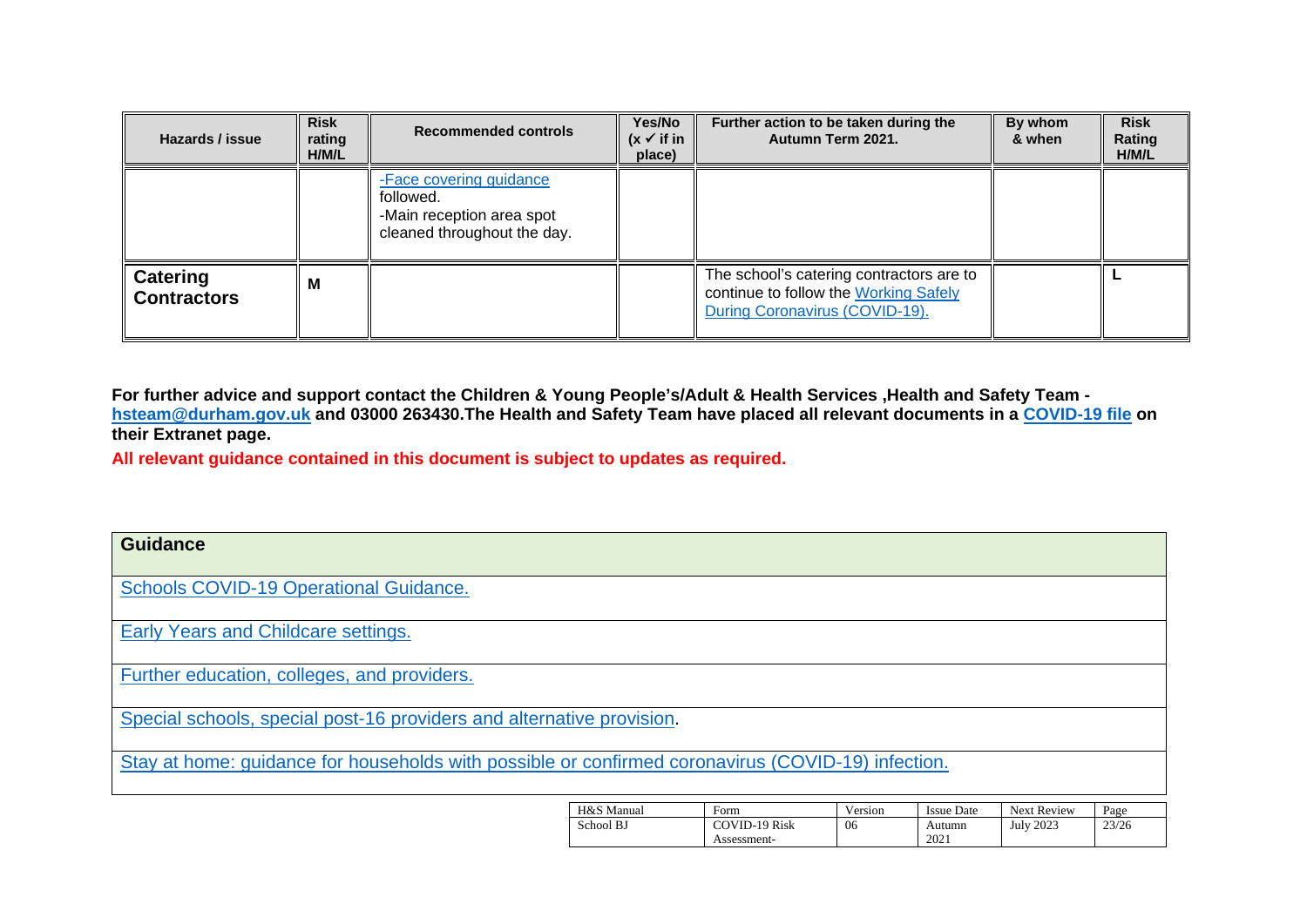[Symptoms of coronavirus \(COVID-19\)](https://www.nhs.uk/conditions/coronavirus-covid-19/symptoms/)

[Rapid asymptomatic testing in specialist settings \(applies from step 4](https://www.gov.uk/government/publications/guidance-for-full-opening-special-schools-and-other-specialist-settings/rapid-asymptomatic-testing-in-specialist-settings-applies-from-step-4)

[Regular rapid lateral flow coronavirus \(COVID-19\) tests.](https://www.nhs.uk/conditions/coronavirus-covid-19/testing/regular-rapid-coronavirus-tests-if-you-do-not-have-symptoms/)

Report [a COVID-19 rapid lateral flow test result.](https://www.gov.uk/report-covid19-result)

[Book or manage your coronavirus \(COVID-19\) vaccination.](https://www.nhs.uk/conditions/coronavirus-covid-19/coronavirus-vaccination/book-coronavirus-vaccination/)

[Coronavirus: how](https://www.gov.uk/guidance/covid-19-coronavirus-restrictions-what-you-can-and-cannot-do) [to stay safe and help prevent the spread.](https://www.gov.uk/guidance/covid-19-coronavirus-restrictions-what-you-can-and-cannot-do)

[Use of PPE in education, childcare, and children's social care.](https://www.gov.uk/government/publications/safe-working-in-education-childcare-and-childrens-social-care/the-use-of-personal-protective-equipment-ppe-in-education-childcare-and-childrens-social-care-settings-including-for-aerosol-generating-procedure)

[Contact Tracing for Step 4 Onwards Frequently Asked questions read where need identified.](https://drive.google.com/drive/folders/1X5SgRwxSIBJNnAGnT8rroKeX8rVpXEJI?form=MY01SV&OCID=MY01SV)

#### **Guidance**

[COVID-19: cleaning non-healthcare settings outside the home.](https://www.gov.uk/government/publications/covid-19-decontamination-in-non-healthcare-settings/covid-19-decontamination-in-non-healthcare-settings)

[Contingency framework: education and childcare settings.](https://www.gov.uk/government/publications/coronavirus-covid-19-local-restrictions-in-education-and-childcare-settings/contingency-framework-education-and-childcare-settings)

[Face coverings: when to wear one, exemptions, and how to make your own.](https://www.gov.uk/government/publications/face-coverings-when-to-wear-one-and-how-to-make-your-own/face-coverings-when-to-wear-one-and-how-to-make-your-own)

[Red, amber, and green list](https://www.gov.uk/guidance/red-amber-and-green-list-rules-for-entering-england)

[Coronavirus \(COVID-19\): safer travel guidance for passengers](https://www.gov.uk/guidance/coronavirus-covid-19-safer-travel-guidance-for-passengers#checklists-for-safer-travel)

[Catch it, bin it, kill it.](https://www.infectionpreventioncontrol.co.uk/resources/catch-it-bin-it-kill-it-poster/)

| H&S Manual | Form          | Version | <b>Issue Date</b> | Next Review      | Page  |
|------------|---------------|---------|-------------------|------------------|-------|
| School BJ  | COVID-19 Risk | 06      | Autumn            | <b>July 2023</b> | 24/26 |
|            | Assessment-   |         | 2021              |                  |       |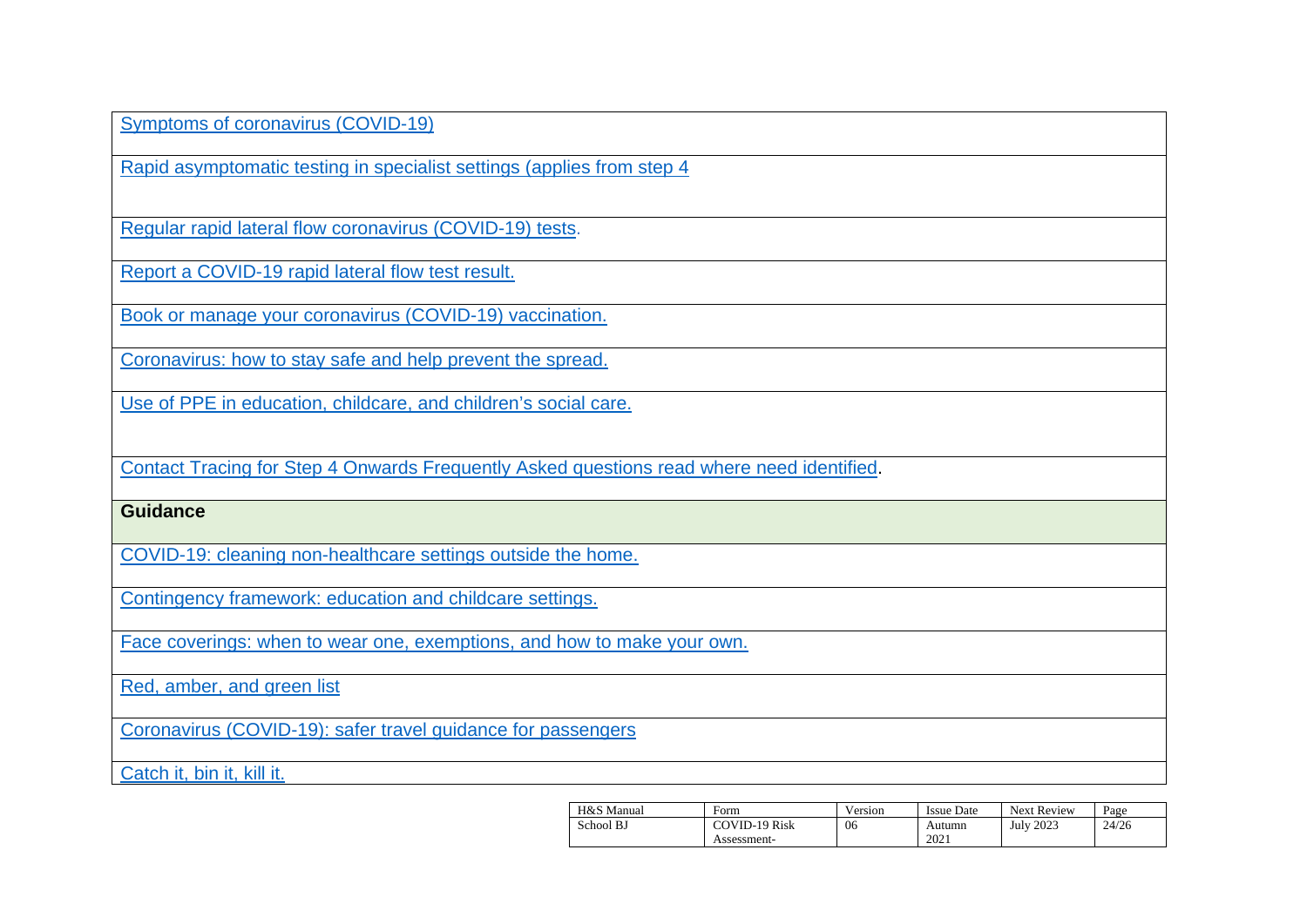### E [Bug COVID-19 website.](https://e-bug.eu/eng_home.aspx?cc=eng&ss=1&t=Information%20about%20the%20Coronavirus)

[COVID-19: cleaning](https://www.gov.uk/government/publications/covid-19-decontamination-in-non-healthcare-settings/covid-19-decontamination-in-non-healthcare-settings) non[-healthcare settings outside the home.](https://www.gov.uk/government/publications/covid-19-decontamination-in-non-healthcare-settings/covid-19-decontamination-in-non-healthcare-settings)

## **HSE Guidance**

[HSE Ventilation guidance](https://www.hse.gov.uk/coronavirus/equipment-and-machinery/air-conditioning-and-ventilation/index.htm)

[CIBSE COVID-19](https://www.cibse.org/coronavirus-covid-19/emerging-from-lockdown)

**Kitchen Contractors**

[Working Safely During Coronavirus \(COVID-19\).](https://www.gov.uk/guidance/working-safely-during-covid-19/restaurants-pubs-bars-nightclubs-and-takeaway-services)

**New and Expectant Mums**

[NHS Pregnancy and coronavirus \(COVID-19\)](https://www.nhs.uk/conditions/coronavirus-covid-19/people-at-higher-risk/pregnancy-and-coronavirus/)

**Guidance**

[How to avoid catching and spreading coronavirus](https://www.nhs.uk/conditions/coronavirus-covid-19/how-to-avoid-catching-and-spreading-coronavirus-covid-19/)

[Pregnancy, breastfeeding, fertility, and coronavirus \(COVID-19\) vaccination](https://www.nhs.uk/conditions/coronavirus-covid-19/coronavirus-vaccination/pregnancy-breastfeeding-fertility-and-coronavirus-covid-19-vaccination/)

[Book or manage your coronavirus \(COVID-19\) vaccination.](https://www.nhs.uk/conditions/coronavirus-covid-19/coronavirus-vaccination/book-coronavirus-vaccination/)

[JCVI Interim advice: potential COVID-19 booster vaccine programme winter 2021 to 2022.](https://www.gov.uk/government/publications/jcvi-interim-advice-on-a-potential-coronavirus-covid-19-booster-vaccine-programme-for-winter-2021-to-2022/jcvi-interim-advice-potential-covid-19-booster-vaccine-programme-winter-2021-to-2022)

[The Royal College of Obstetricians & Gynaecologists](https://www.rcog.org.uk/en/guidelines-research-services/guidelines/coronavirus-pregnancy/covid-19-virus-infection-and-pregnancy/#c19)

| H&S Manual | Form          | Version | <b>Issue Date</b> | <b>Next Review</b> | Page  |
|------------|---------------|---------|-------------------|--------------------|-------|
| School BJ  | COVID-19 Risk | 06      | Autumn            | <b>July 2023</b>   | 25/26 |
|            | Assessment-   |         | 2021              |                    |       |